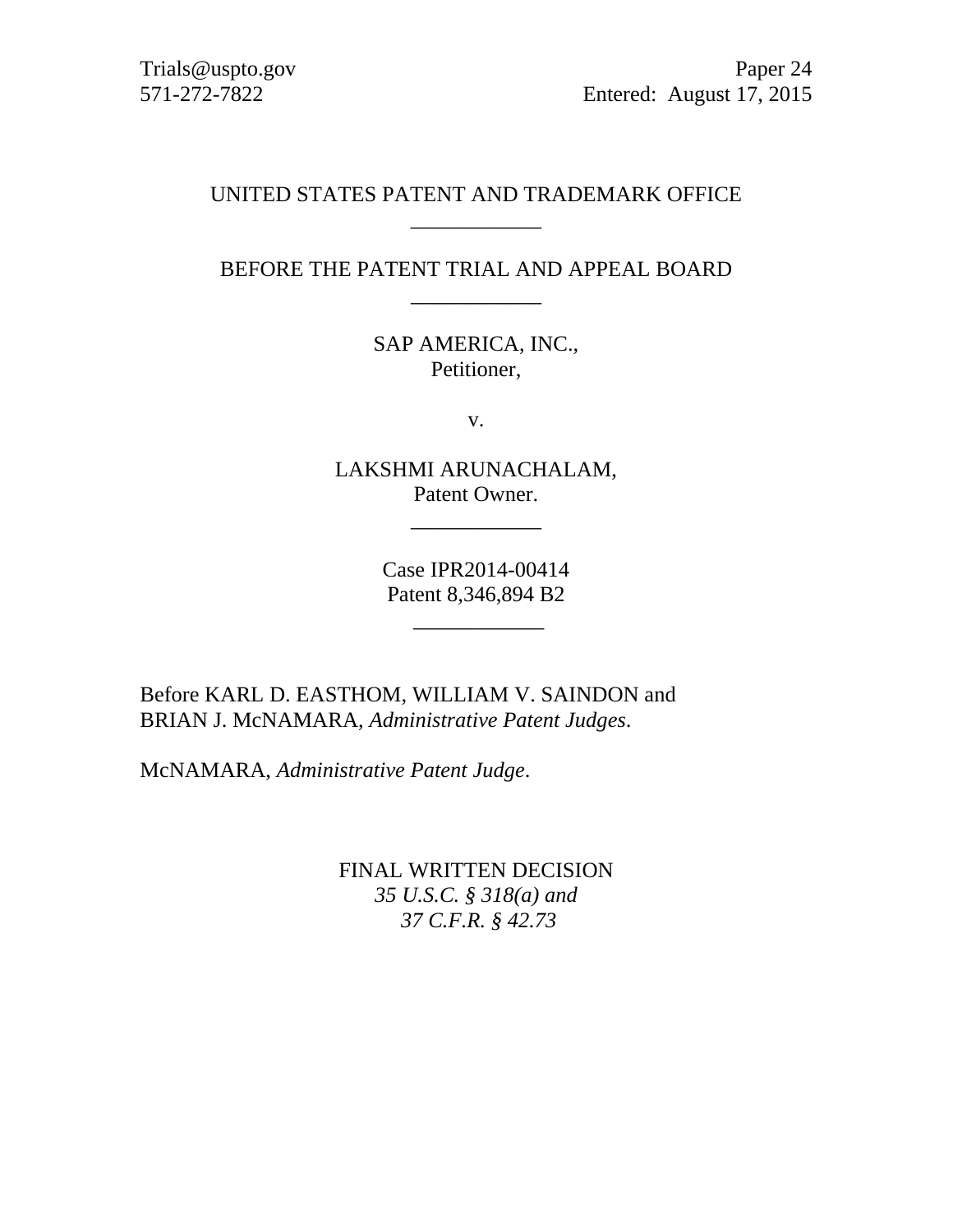#### BACKGROUND

In this proceeding we instituted a trial on the following challenges asserted by SAP America, Inc. ("Petitioner") to the patentability of claims 1–19 of U.S. Patent 8,346,894 B2 ("the '894 Patent", Ex. 1001) under 35 U.S.C. § 103: claims 1–6, 8–12, and 15–18 as unpatentable over the combination of the '779 Application and Chaterjee (Exs. 1004 and 1005, respectively); claims 7 and 13 as unpatentable over the combination of the '779 Application, Chaterjee, and Drumm (Ex. 1006); claim 14 as unpatentable over the combination of the '779 Application, Chaterjee and Le; and claim 19 as unpatentable over the combination of the '779 Application, Chaterjee, and Amstutz (Ex. 1008). Paper 11 ("Dec. to Inst."), 28. Lakshmi Arunachalam ("Patent Owner") disputes our claim constructions and contends that claims 1–19 are patentable because "*None* of the art relied upon by the [Petitioner] is eligible as prior art under Sections 102 or 103." Paper 18 ("PO Resp.") 41 (emphasis in original). Patent Owner also contends that the Petition exceeds the permissible scope of review because Petitioner's challenge "raises issues related to a purported failure of the written description requirement, which is the realm of 35 U.S.C. § 112(a) and *not* a prior art challenge under Sections 102 or Sections 103." *Id.* at 42. Patent Owner does not offer any other substantive response to Petitioner's challenges on which we instituted trial. For the reasons discussed herein, we conclude that claims 1–19 are unpatentable.

#### PATENT OWNER'S REQUEST FOR RECUSAL

On December 5, 2014, in response to repeated unauthorized filings, we limited Patent Owner to paper filings and barred her from electronic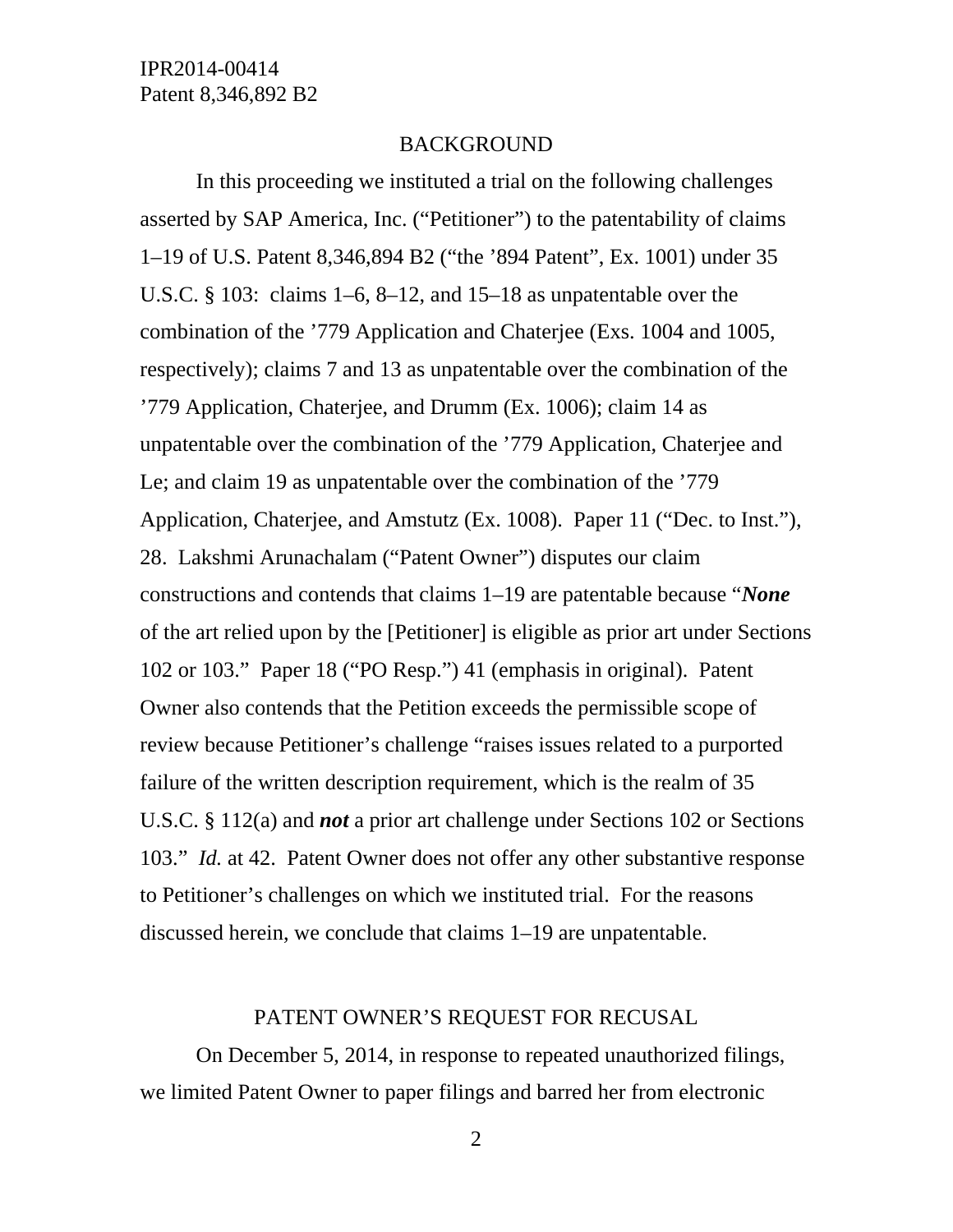l

filing through the Patent Review Processing System ("PRPS"). Paper 21("Order") 4–7. We also considered and denied Patent Owner's unauthorized motions to recuse Judge McNamara, stating that Patent Owner's theories concerning mutual fund ownership are not the law and that Patent Owner had not demonstrated any conflict of interest by any judge in the proceedings involving Patent Owner. *Id.* at 3.

Patent Owner has raised the issue again in the Patent Owner Response. PO Resp. 48–49. A patent owner may file a response to the petition addressing any ground for unpatentability not already denied. 37 C.F.R. § 42.120(a). Thus, the scope of a patent owner response does not include Patent Owner's request for recusal. Nevertheless, because Patent Owner has repeatedly raised this issue,  $I^1$  address it here before proceeding to substantive matters.

I join a long list of judges, including judges of the Court of Appeals for the Federal Circuit and the U.S. District Court for the District of Delaware, as well as other professionals and attorneys, $<sup>2</sup>$  who have been the</sup> subject of similar allegations by Patent Owner. *See Leader Tech. v. Facebook, Inc.,* 2012 U.S. App. LEXIS 17259 (Aug. 10, 2012); *Pi-Net Int'l Inc. v. Citizens Fin. Grp.* Case 1:12-cv-00355, slip op. (Memorandum Order, Docket Entry 120) (D. Del., filed March 18, 2015). Patent Owner contends

<sup>&</sup>lt;sup>1</sup> References in this section to "I" or "my" refer to Judge McNamara.

<sup>&</sup>lt;sup>2</sup> Patent Owner has filed accusations of financial conflicts against at least 5 judges of the U.S. Court of Appeals for the Federal Circuit, 3 judges of the District Court for the District of Delaware, and the Clerk of the Federal Circuit. In addition, in *Pi-Net International, Inc. v. JPMorgan Chase & Co.*, No. 1:12-cv-00282 in the District of Delaware and related cases, Patent Owner has filed numerous papers alleging misconduct by opposing counsel and her own attorneys.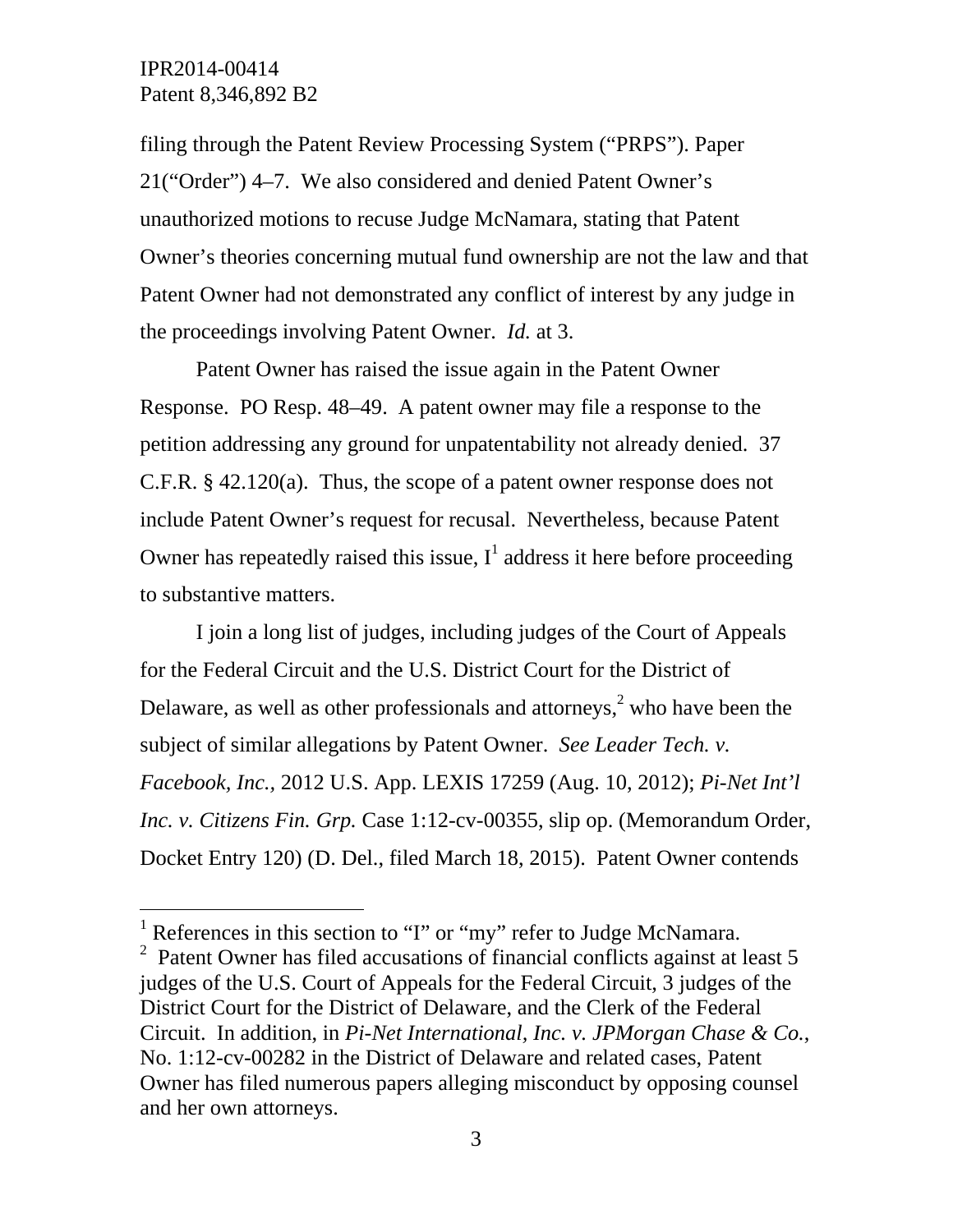that my financial holdings, which include the Fidelity Contra Fund, the Vanguard Institutional Index Fund, and a small amount of Microsoft stock, create a financial conflict of interest in my presiding over cases involving Patent Owner, her predecessor-in-interest (Pi-Net International), or Petitioner. PO Resp. 48. The funds Patent Owner identifies are broad diversified funds, whose holdings are in no way influenced by me. Both the Federal Circuit and District Court for the District of Delaware have addressed similar issues in the decisions identified above, and I will not repeat the analysis here. *See also*, 5 C.F.R. 2640.201(a) (exempting ownership in diversified mutual funds as a basis for recusal).

Turning to Microsoft, Patent Owner alleges that "Microsoft is involved in three re-exams in the CRU (central reexamination unit) against three patents in the same patent portfolio in the same priority chain as the '894 patent." PO Resp. 49. Microsoft's involvement in reexaminations of other patents in the CRU has no relevance to my involvement in any proceeding in which Patent Owner has appeared before me.

First, Microsoft is not a party to this *inter partes* review. Indeed, Microsoft has not been a party to *any* of the proceedings in which Patent Owner has appeared before me.

Second, our rules provide that parties file a Mandatory Notice identifying any Related Proceedings. One reason we require such a notice is "to assist members of the Board in identifying potential conflicts." *See* Office Patent Trial Practice Guide, 77 Fed. Reg. 48756, 48759 (Aug. 14, 2012). Patent Owner has not filed any notice in any proceeding identifying the re-exams as "Related Proceedings." In her Patent Owner Response, Patent Owner still does not identify the re-exams to which she refers. *Id.*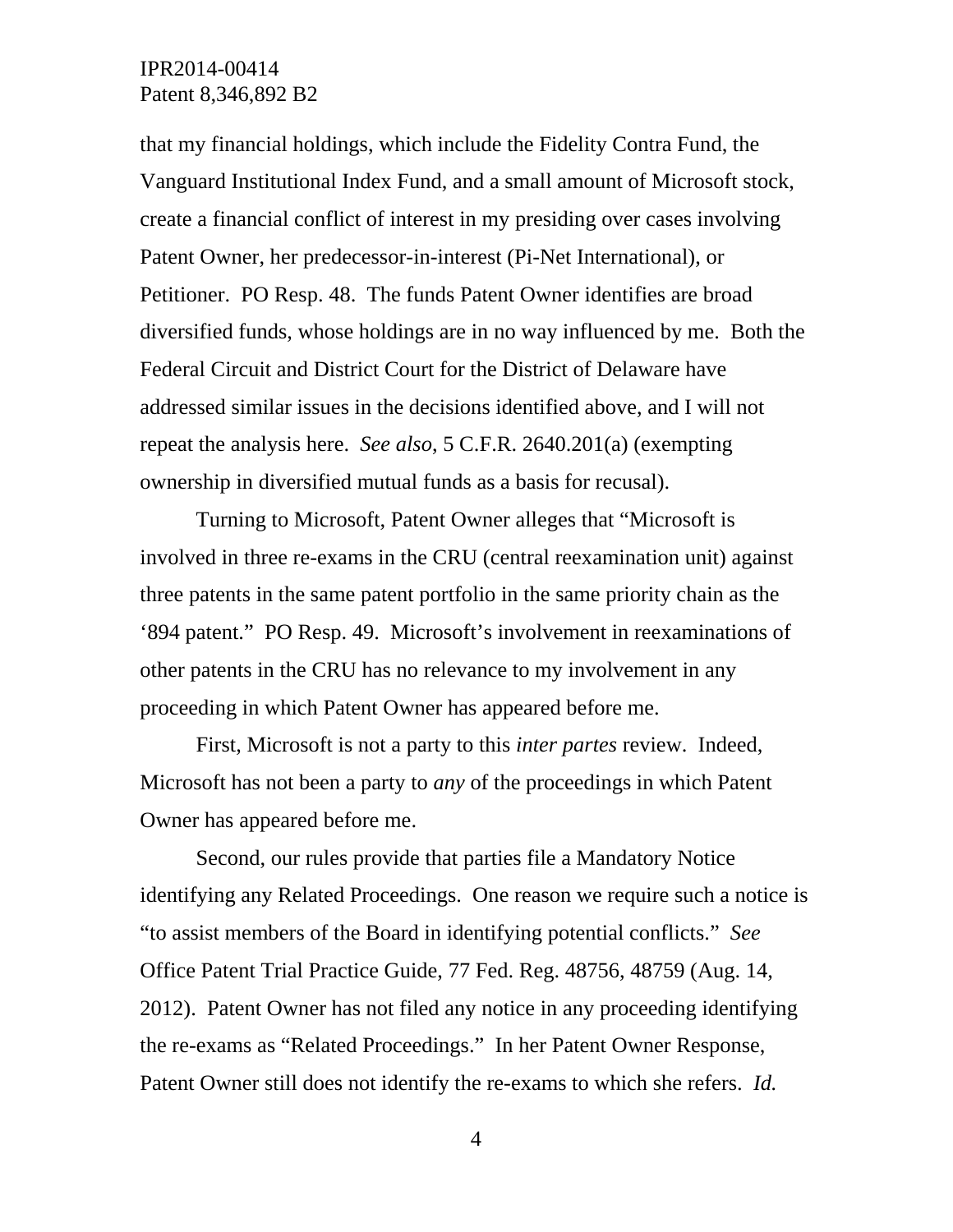Third, Patent Owner admits that the re-exams involving Microsoft do not pertain to the patents that are the subject of these proceedings. PO Resp. 49. At the initial conference in this proceeding, Patent Owner stated explicitly that the '894 Patent before this panel is not the subject of any reexamination proceedings. Paper 17, 3. The re-exams in the CRU concern different patents with different claims.

Fourth, the reexams are being conducted independently by different personnel in a different administrative arm of the U.S. Patent and Trademark Office. Even if the patents being reexamined in the CRU stem from the same priority chain, they are not patents that are before this panel. The reexamination of different patents by different personnel based on a request filed by a different third party requestor, is not relevant to our inquiry in this proceeding.

Fifth, not having been notified of these reexams, we have not ordered that any reexam proceedings concerning any of Patent Owner's patents in CRU be stayed.

Sixth, Patent Owner has not sought my recusal in a proceeding in which she prevailed when we denied a petitioner's request for covered business method patent review of the '894 Patent. *GSI Commerce Sols., Inc. v. Pi-Net, Inc.* Case CBM2014-00101, Paper 10 (Denial of Institution of Covered Business Method Patent Review) (PTAB October 7, 2014). Patent Owner only raised these allegations in November 2014, after becoming disgruntled at the institution of this and a related proceeding and unsuccessful outcomes in IPR2013-00194, IPR2015-00195, and CBM2013- 00013.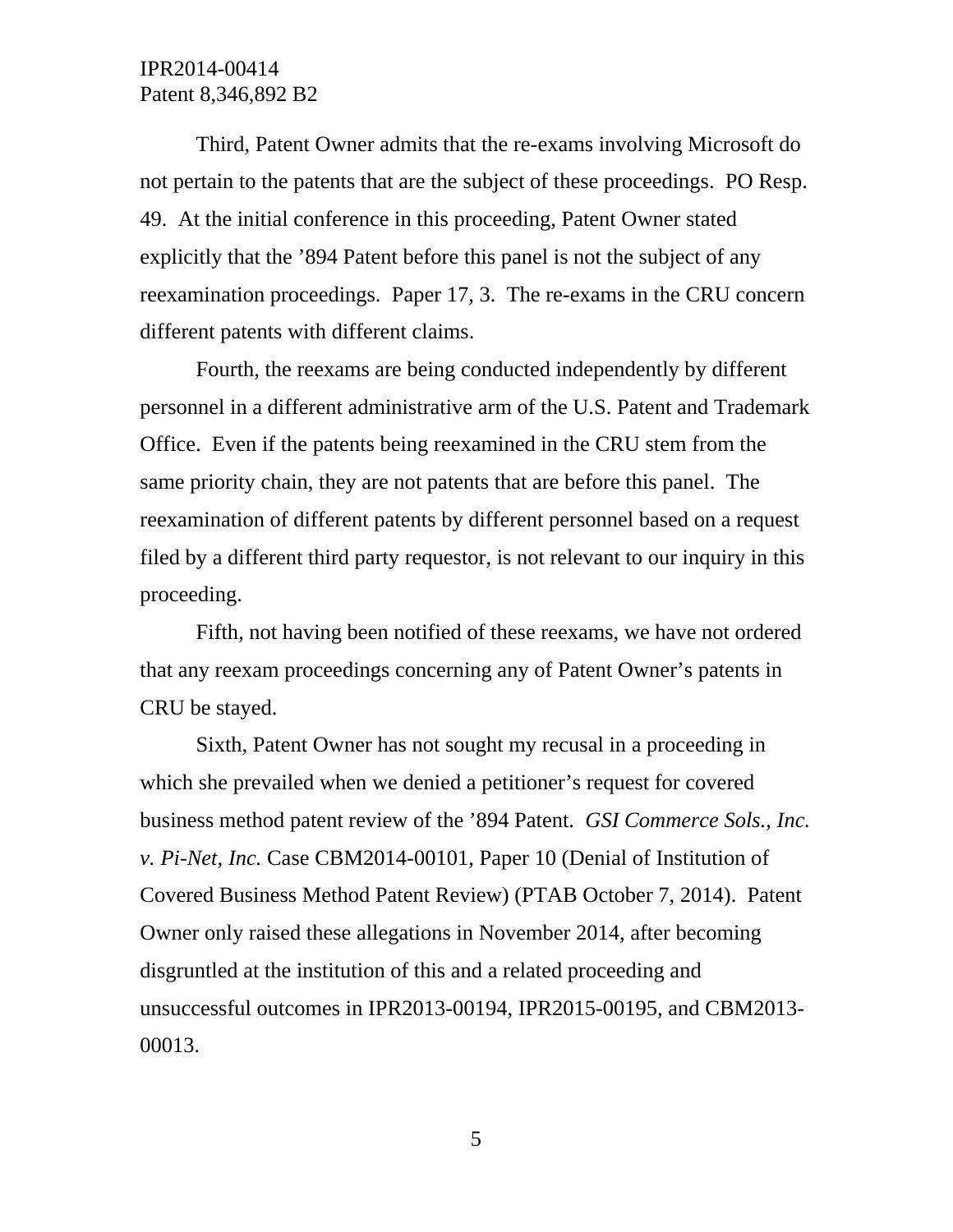-

Seventh, having reviewed my financial disclosure, Patent Owner is well aware that even if Microsoft were a party to these proceedings, the *de minimis* value of stock I own in Microsoft, is far below the \$15,000 recusal threshold. 5 C.F.R. § 2640.202(a). Patent Owner's allegations of a financial conflict of interest in this proceeding are unjustified and not supported by any evidence.

Finally, after obtaining my financial disclosure, it appears that Patent Owner arranged to publish it, along with a threatening photo of me superimposed on a target with a skull and crossbones, on an Internet site of uncertain ownership and operation. *See*, Paper 21, 2 (describing public release of this information on November 26, 2014). These actions suggest an attempt to intimidate. In any case, Patent Owner's conduct has not influenced and will not influence the outcome of any proceeding before us. Thus, to the extent that Patent Owner has supplemented her Motion to Recuse, Patent Owner's Motion is DENIED.

# RELATED PROCEEDINGS

The '894 Patent contains substantially the same disclosure as that in U.S. Patent No. 8,037,158 B2 ("the '158 Patent"),<sup>3</sup> U.S. Patent 5,987,500 ("the '500 Patent"),<sup>4</sup> and U.S. Patent No. 8,108,492 ("the '492 Patent").<sup>5</sup> On May 19, 2014, the U S. District Court for District of Delaware reported to

<sup>&</sup>lt;sup>3</sup> The '158 Patent is the subject of a Final Written Decision in CBM2013-00013 and CBM2014-00018, in which we also have denied requests for rehearing.

 $4$  The '500 Patent is the subject of a Final Written Decision and a denial of a request for rehearing in IPR2013-00195.

 $5$  The '492 Patent is the subject of a Final Written Decision and a denial of a request for rehearing, in IPR2013-00194.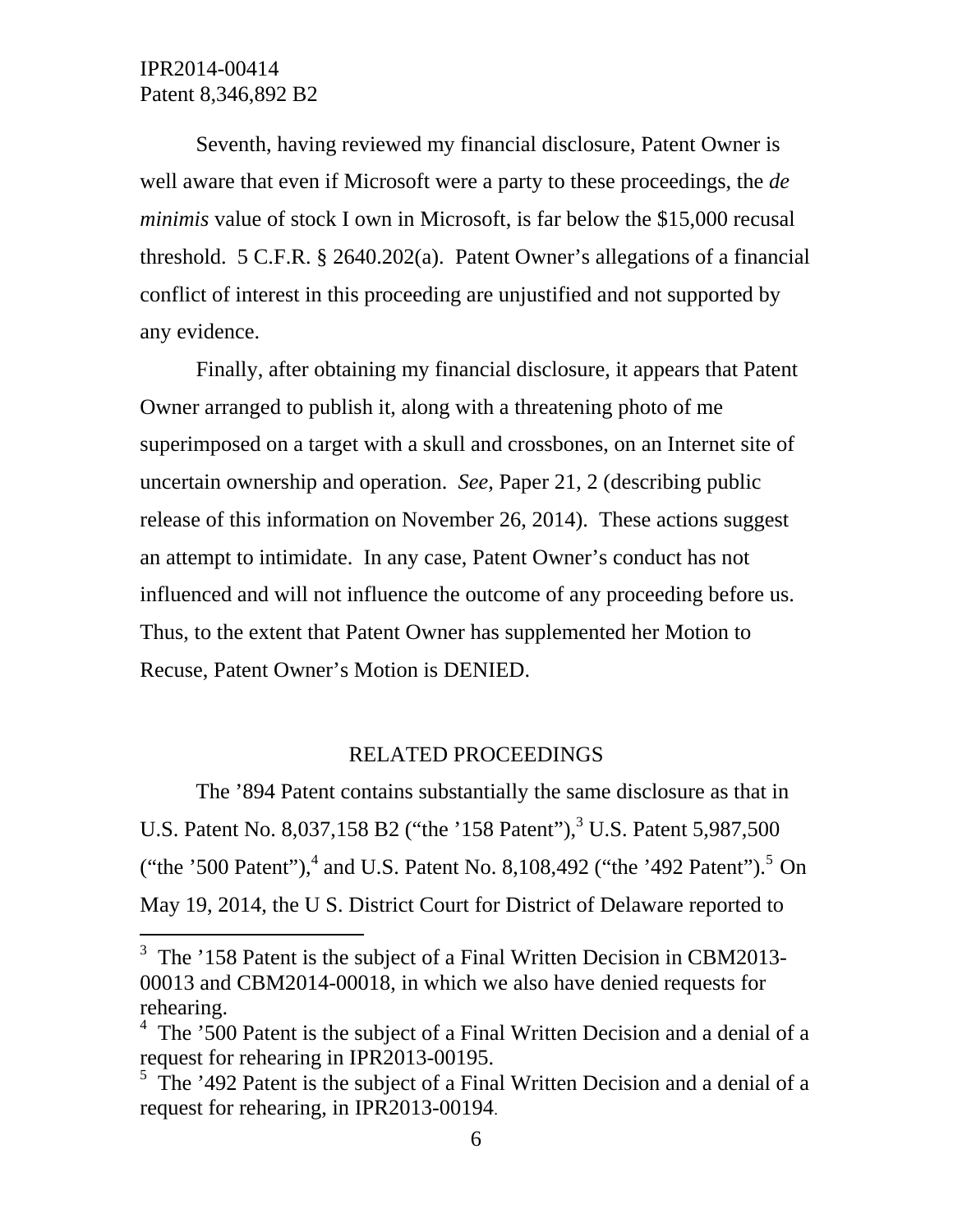-

the United States Patent and Trademark Office that, five days earlier, in *Pi-Net International, Inc. v. JPMorgan Chase & Co.*, No. 1:12-cv-00282 (D. Del. May 14, 2014), the district court granted defendant's motion for summary judgment of invalidity of the '158 Patent, the '500 Patent and the '492 Patent. Ex. 3001. The patent owner at the time, Pi-Net International, Inc., who was also the original patent owner in this proceeding, filed an appeal to the U.S. Court of Appeals for the Federal Circuit ("the Appeal"). The present proceeding continued while the Appeal was pursued. Prior to this Final Written Decision, the '894 Patent was assigned to current Patent Owner, Lakshmi Arunachalam, who joined in the Appeal.

On April 20, 2015, the U.S. Court of Appeals for the Federal Circuit dismissed the Appeal. *Pi-Net Int'l, Inc. and Dr. Lakshmi Arunachalam v. JPMorgan Chase & Co.*, 2015 U.S. App. LEXIS 7126 (Fed. Cir. Apr. 20, 2015). (Ex. 3002). On June 25, 2015, the Federal Circuit denied Patent Owner's request to hear the matter en banc, ordering that a mandate would issue on July 2, 2015. (Ex. 3005). The mandate has now issued. Ex. 3006.

In the district court, defendants had moved for summary judgment that the asserted claims of the '158 Patent, the '500 Patent, and the '492 Patent are invalid for indefiniteness, lack of enablement, and lack of written description.  $6$  Ex. 3003. The May 14, 2014 District Court's Memorandum Opinion states that among several motions before the court was defendant's motion for summary judgment "for invalidity of the patents-in-suit." *Pi-Net* 

<sup>6</sup> Defendants moved for summary judgment of invalidity of claim 4 of the '158 Patent, claims 1–6, 10–12, 14–16, and 35 of the '500 Patent and claims 1–8 and 10–11 of the '492 Patent on the same grounds.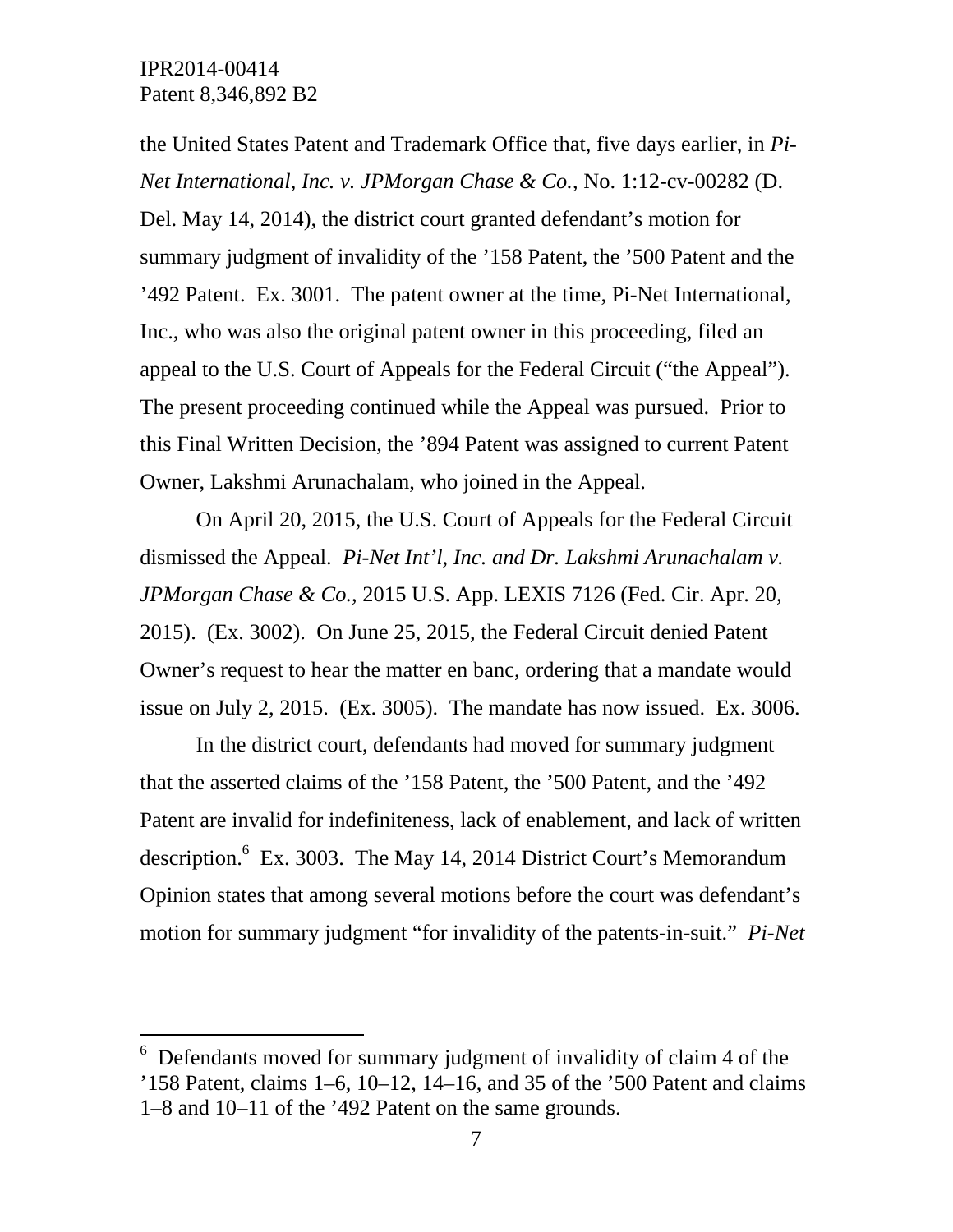-

*Int'l, Inc. v. JPMorgan Chase & Co.,* 42 F. Supp. 3d 579 (D. Del. 2014), (Ex. 3004 at 1).

The District Court's Memorandum Opinion states that the common specification of the '158 Patent, the '500 Patent and the '492 Patent describes the VAN switch in "conflicting and overlapping ways," "provides no usable description or structure" for numerous terms coined by the inventor, $\alpha$  provides no algorithms, source code or guidance as to how to configure a VAN switch to perform real-time transactions using TMP or any other protocol, provides no description of point-of-service applications other than block diagrams labeled bank, car dealer, and pizzeria, lacks any details as to how a VAN switch would accomplish allowing a user to connect to a point-of-service application and does not disclose how real time user transactions occur. *Id.* at 594. (Ex. 3004, 20–21). The Memorandum Opinion states therefore that "[t]he court concludes that *the patents-in-suit are invalid for lack of written description*." *Id.* (Ex. 3004 at 21) (emphasis added).

Although the '894 Patent that is the subject of this proceeding was not before the district court, as noted above, the specification of the '894 Patent is substantially the same as the specification of the '158 Patent, the '500 Patent and the '492 Patent and therefore suffers the same infirmities under 35 U.S.C. § 112.

Petitioner cannot assert a challenge to the claims of the '894 Patent under 35 U.S.C. § 112 in an *inter partes* review. 35 U.S.C. § 311(b). Recognizing that the '894 Patent itself was not before the district court, we

 $\frac{7}{1}$  The terms cited by the district court include switching service 702, management service 703, boundary service 701, and application service 704.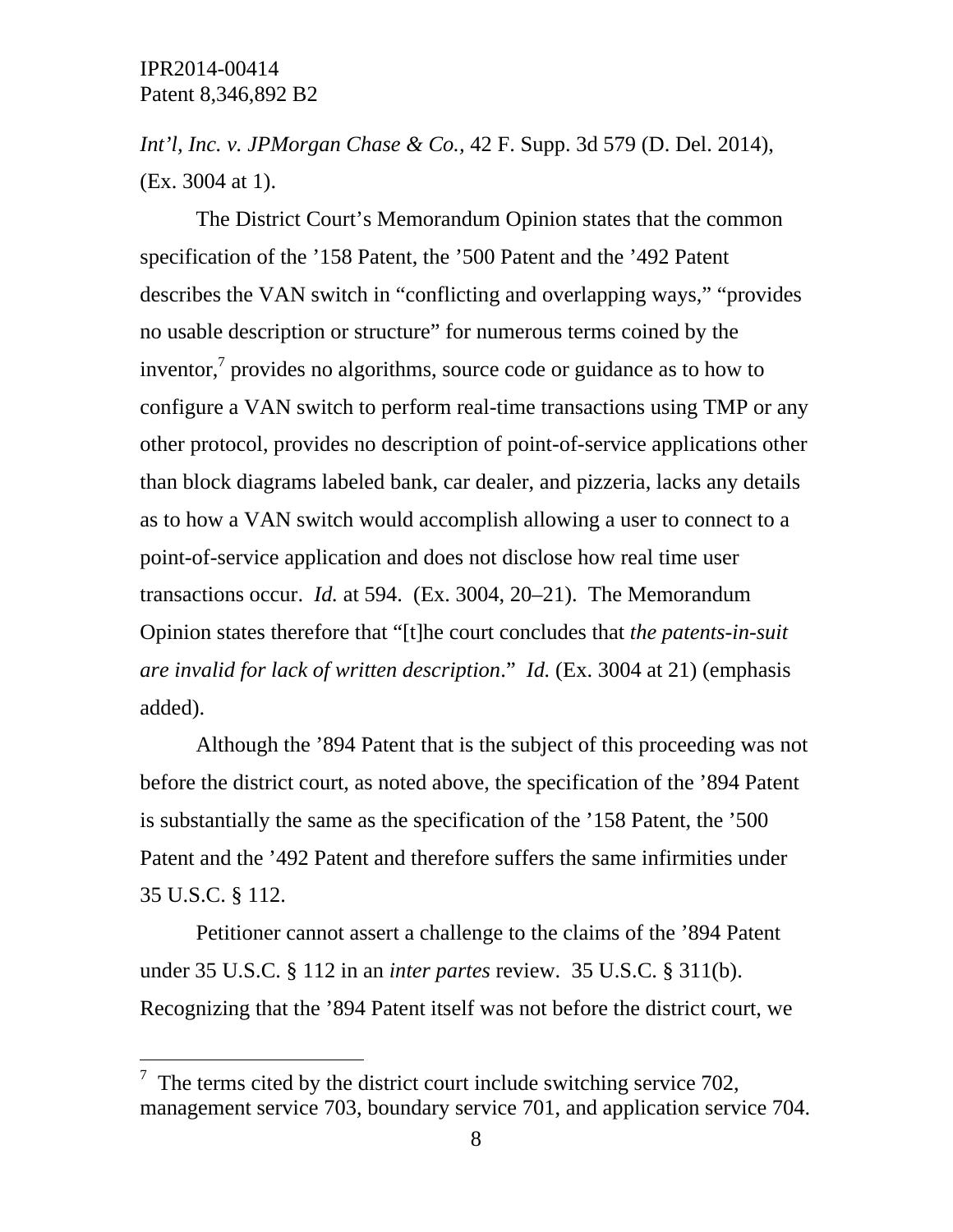consider the arguments raised by the parties in the context of the scope of this proceeding, which concerns Petitioner's challenges under 35 U.S.C. § 103.

### THE '894 PATENT

The invention purports to facilitate real-time two-way transactions, as opposed to deferred transactions, e.g., e-mail. Ex. 1001, col. 1, ll. 39–48. The invention also purports to be an improvement over browse-only transactions, (*id.* at col. 1, ll. 40–62), and limited two-way services on the Web through Common Gateway Interface (CGI) applications customized for particular types of applications or services. *Id.* at col. 1, l. 65–col. 2, l. 48.

The patent describes a service network running on top of the Internet having five interacting components: an exchange agent, an operator agent, a management agent, a management manager, and a graphical user interface (GUI). *Id.* at col. 5, l. 61–col. 6, l. 7. As shown in Figure 8, a user connects to a Web server. *Id.* at col. 9, ll. 29–30. The Web server runs the exchange component. *Id.* Exchange 501 creates and allows for the management or distributed control of the service network, operating within the boundaries on an internet protocol (IP) facilities network. *Id.* at col. 6, ll. 33–36.

A user connected to the Web server running the exchange component issues a request for a transactional application. *Id.* at col. 9, ll. 29–31*.* The Web server receiving the user's request to perform a real-time transaction hands the request over to an exchange. *Id.* at col. 6, ll. 14–16, col. 9, ll. 31– 32. The exchange 501 includes a Web page 505 that uses a GUI to display a list of point-of-service (POSvc) applications 510 accessible to the user by the exchange. *Id.* col. 6, ll. 21–22, ll. 43–44, and col. 9, ll. 33–35. The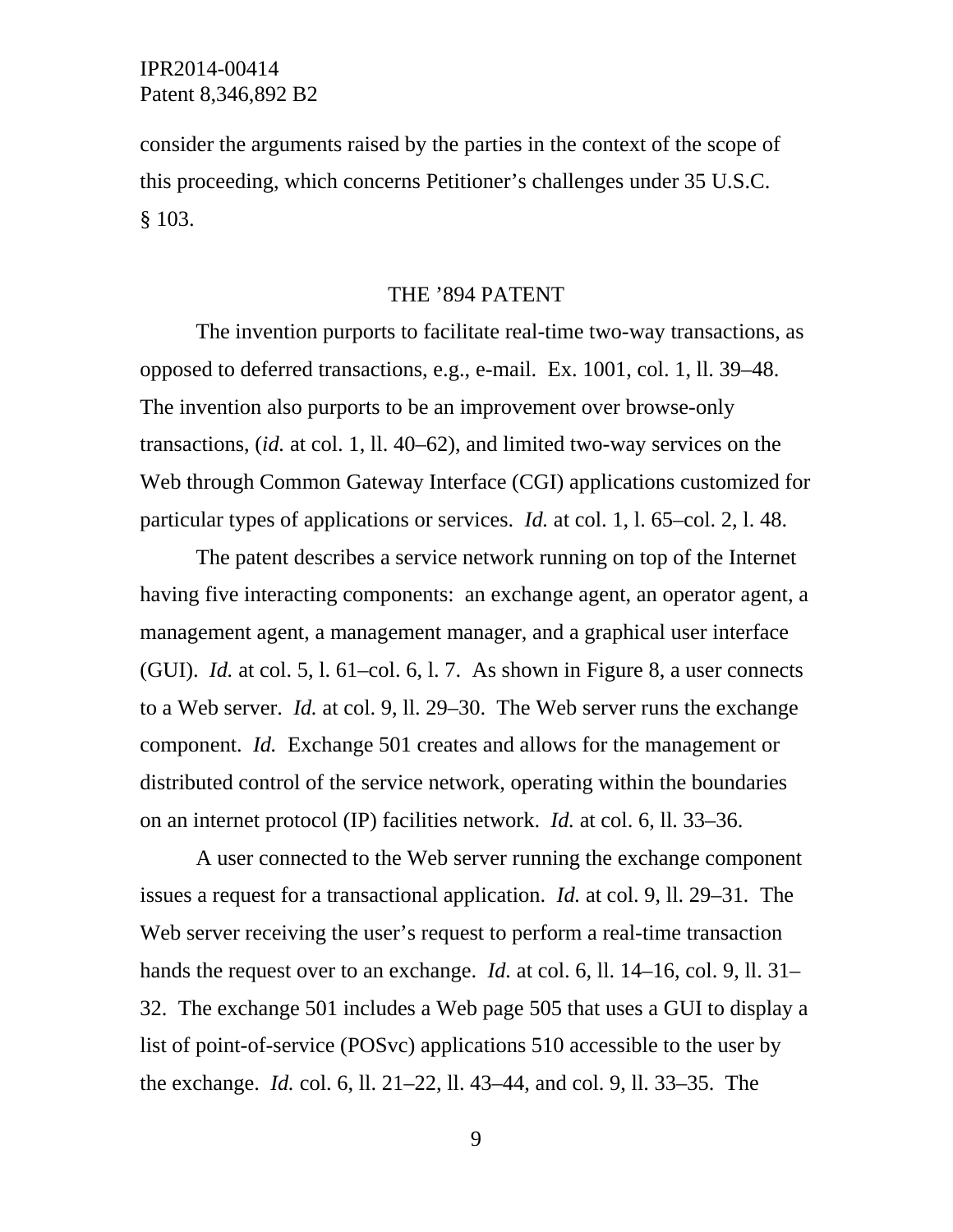POSvc applications are transactional applications that can execute the type of transaction the user is interested in performing. *Id.* at col. 6, ll. 25–26, ll. 44–46. Exchange 501 also includes a switching component and an object routing component. *Id.* at col. 6, ll. 23–25. When the user selects a POSvc application, the switching component in the exchange switches the user to the selected POSvc application. *Id.* at col. 9, ll. 35–37. The object routing component executes the user's request. *Id.* at col. 9, ll. 38–39. The exchange and a management agent thus perform the switching, object routing, application, and service management functions. *Id.* at col. 6, ll. 36– 41.

The exchange 501 and management agent together constitute a valueadded network (VAN) switch, which provides multi-protocol object routing via a proprietary TransWeb<sup>TM</sup> Management Protocol (TMP), depending upon the services chosen. *Id.* at col. 7, ll. 55–57, col. 7, l. 61–col. 8, l. 2, col. 8, ll. 44–46. In one embodiment, TMP and distributed on-line service information bases (DOLSIBs) perform object routing. *Id.* at col. 8, ll. 6–9, col. 9, ll. 36–38. In DOLSIBs, which are described as virtual information stores optimized for networking, information entries and attributes are associated with a networked object identity that identifies the information entries and attributes in the DOLSIB as networked objects. *Id.* at col. 8, ll. 11–16. Each networked object is assigned an internet address based on the IP address of the node at which the networked object resides. *Id.* at col. 8, ll. 16–17. As a result, networked objects branch from a node in a hierarchical tree structure that establishes the individual object as an "IPreachable" node on the internet, so that TMP can use this address to access the object from the DOLSIB. *Id.* at col. 8, ll. 20–30. Each object in the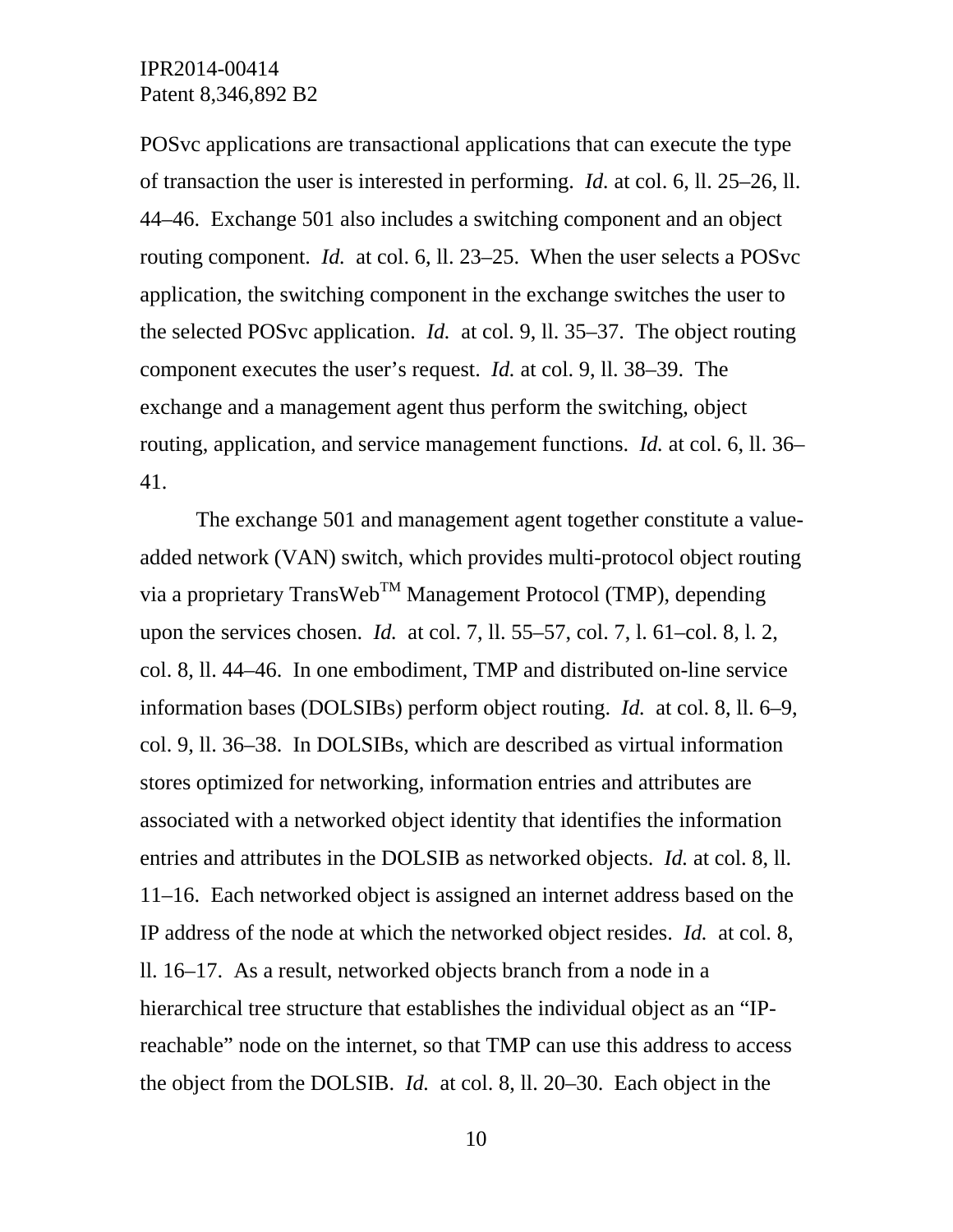DOLSIB has a name, which is an administratively assigned object ID specifying an object type. *Id.* at col. 8, ll. 31–33. The object type together with the object instance uniquely identifies a specific instantiation of the object, e.g., an instance of an object about car models, provides the user with specific information about a particular model. *Id.* at col. 8, ll. 33–39. Each object in the DOLSIB also has a syntax, which defines the abstract data structure corresponding to that object type, and an encoding that defines how the object is represented by the object type syntax while being transmitted over the network. *Id.* at col. 8, ll. 39–42.

The VAN switch 520 disclosed has a layered architecture, as shown in Fig. 7. Boundary service 701 provides the interface between the VAN switch, the Internet and the Web, multi-media end user devices and the interface to an on-line service provider. *Id.* at col. 8, ll. 48–52. Switching service 702, which is described as an OSI application layer switch, represents the core of the VAN switch. *Id.* at col. 8, ll. 56–58. Interconnected application layer switches form the application network backbone and are described as a significant aspect of the subject patents. *Id.* at col. 8, ll. 64–65. Switching service 702 routes user connections to remote VAN switches and facilitates connectivity with the Internet (a public switched network) and private networks, including back office networks, such as banking networks. *Id.* at col. 8, ll. 61–64. Management service 703 contains tools used by the end users to manage network resources, including VAN switches, and provides applications that perform Operations, Administration, Maintenance & Provisioning (OAM&P) functions, such as security management, fault management, performance management, and billing management. *Id.* at col. 9 ll. 1–12. Application service 704 contains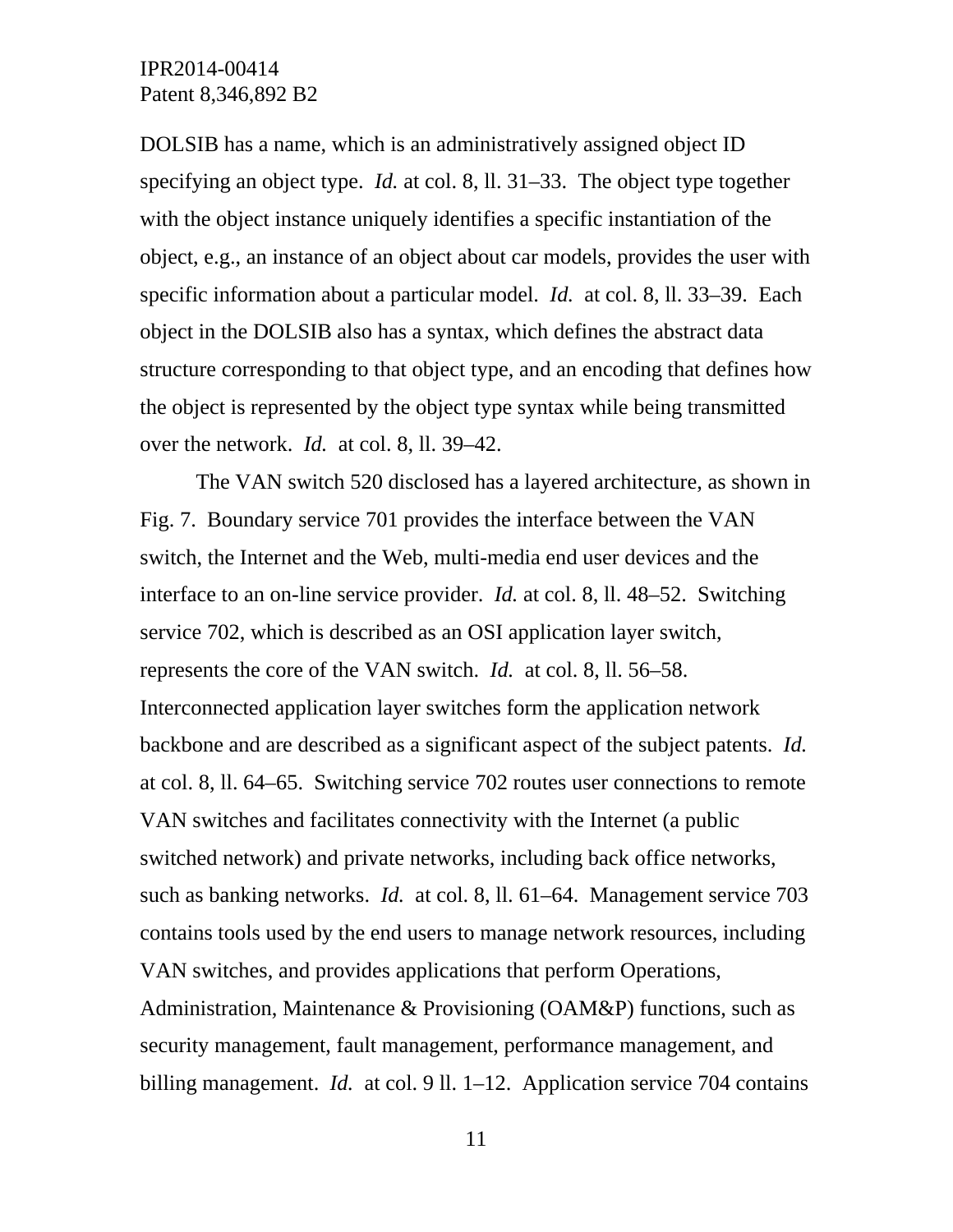application programs that deliver customer services, including POSvc applications for banking, multi-media messaging, conferencing, financial services. *Id.* at col. 9, ll. 13–19. Depending upon the type of VAN service, the characteristics of the network elements will differ. *Id.* at col. 9, ll. 23– 24.

### ILLUSTRATIVE CLAIM

1. A computer-implemented method for completing a real-time Web transaction from a Web application in an on-line service over a digital network on the Web, the method comprising:

displaying at least one Web application specific to an online service over a digital network on the Web, wherein the Web application is a point-of-service (POSvc) Web application, and further wherein the digital network is an overlay service network running on top of an IP-based facilities network selected from a group consisting of the physical TCP/IP-based Internet, the Web and email networks, wherein the facilities network is a physical network;

accepting a first signal comprising a request from the point-of-service (POSvc) Web application for a real-time Web transaction specific to a Web merchant's value-added network service on the Web offered as the online service over the digital network on the Web;

- utilizing one or more objects in the Web application and the information entries and the attributes of the one or more objects, wherein the one or more objects are one or more individual data structures in and specific to the POSvc Web application in said request, wherein the individual data structure in the POSvc Web application is an object identity with the information entries and attributes specific to the Web transaction request from the Web application, to connect in real-time to the value-added network service of the Web merchant without executing Common Gateway Interface (CGI) scripts;
- executing said connection at the OSI application layer, utilizing application layer routing of the object identity with the information entries and attributes over the service network on the Web, and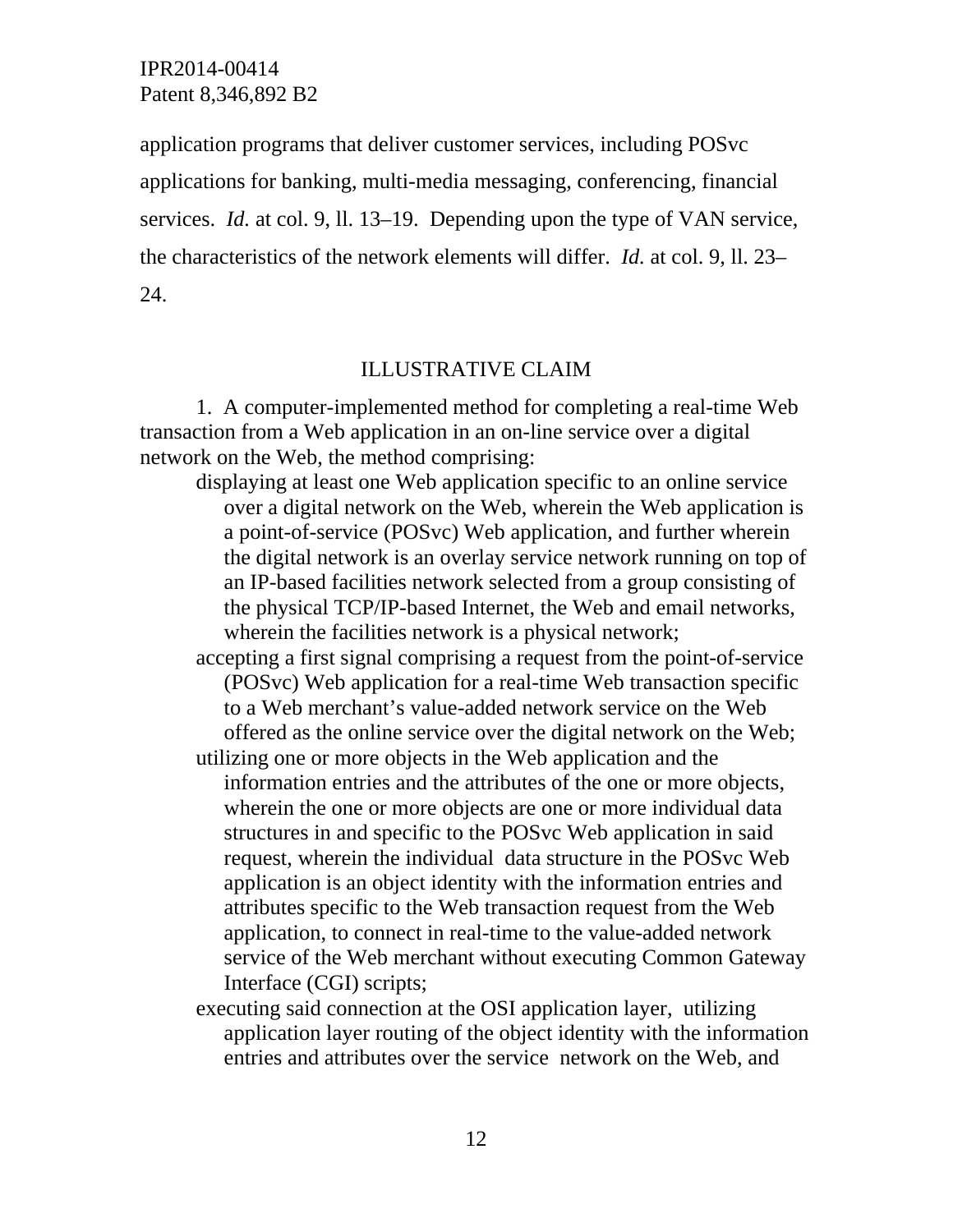> further wherein the object in the POSvc Web application is not an SNMP object;

- routing the one or more individual data structures in the POSvc Web application together with said information entries and attributes from said Web application over the service network on the Web, wherein the routing the one or more individual data structures in the POSvc Web application together with said information entries and attributes from said Web application over the service network on the Web is object routing on the World Wide Web performed as OSI application layer routing, distinct from routing at the transport layer of the OSI model or network layer of the OSI model or lower layers of the OSI model;
- managing the connection between said Web transaction request from the POSvc Web application and the Web merchant's services from end-to-end in real-time; and
- completing a real-time Web transaction from said Web application, wherein the online service is a loan Web application.

### CLAIM CONSTRUCTION

This *inter partes* review concerns the same patent and the same claims as those we addressed in related case *SAP America v. Lakshmi Arunachalam*, Case IPR2014-00413. In that proceeding, we addressed the

parties' claim constructions proposals extensively. In this proceeding, we

apply the same constructions as those we applied in IPR2014-00413.

#### PRIORITY DATE OF THE '894 PATENT

The priority date of the subject matter claimed in the '894 Patent is at issue. Petitioner contends that the earliest possible priority date for each of the claims of the '894 Patent is the actual filing date of the application that matured into the '894 Patent, i.e., November 30, 2009. Pet. 4. Petitioner notes that the '894 Patent issued from an application filed on November 30, 2009, that is a division of the '158 Patent. The face of the '894 Patent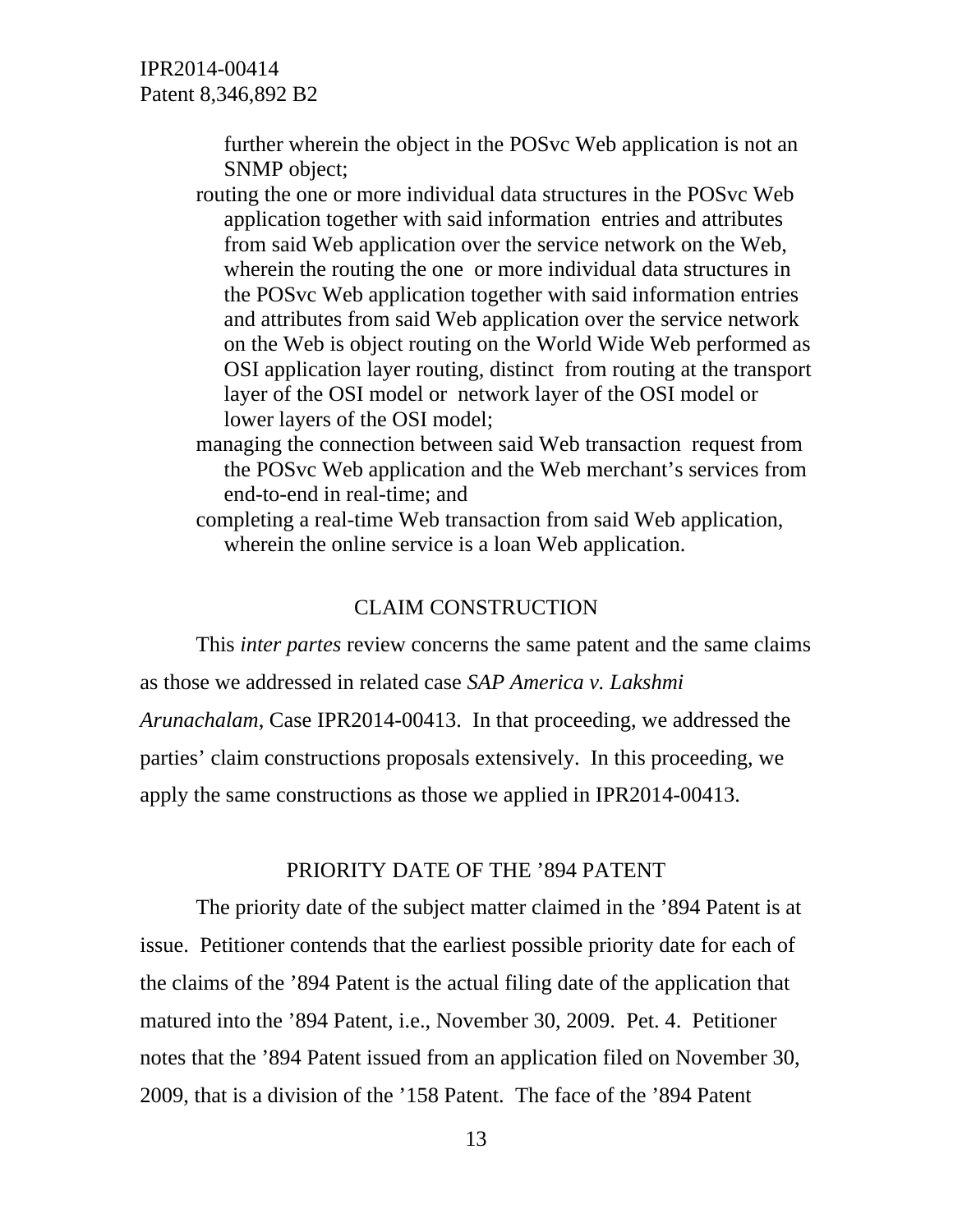identifies a number of related U.S. applications extending back to provisional application 60/006,634 filed in Nov. 13, 1995 ("the Provisional Appl."). Ex. 1001. Petitioner argues that, because the subject matter of claims 1–19 of the '894 Patent is not disclosed in the manner required by the first paragraph of 35 U.S.C. § 112 in the parent '158 Patent application, the claims of the '894 Patent are not entitled to the priority claimed in the '158 Patent. *Id.* Specifically, Petitioner contends that the claims recite certain negative limitations not mentioned in the specification. *Id.* at 4–6.

The first of these negative limitations recites "wherein the object of the POSvc Web application is not an SNMP object." *Id.* at 4. (emphasis added). This limitation is found in clams 1, 2 and 4–19, i.e., all the claims except claim 3. Petitioner points out that the term SNMP is mentioned only once in the specification, when describing that object routing is provided via a proprietary protocol, i.e., the TransWeb<sup>TM</sup> Management Protocol (TMP), which incorporates the same security features as SNMP. *Id.* at 4–5. Petitioner contends that rather than disclose excluding SNMP, the specification implies that object routing with TMP actually incorporates SNMP concepts. *Id.* at 5. Thus, according to Petitioner, the first disclosure of excluding SNMP is in the claims of the application filed on November 30, 2009.

Patent Owner contends that the Provisional Application "is profuse in its disclosures about SNMP and its shortcomings, and in particular, about the shortcoming of the SNMP object." PO Resp. 44–45 (citing Ex. 2008, at 3, 9–14, 15–26, 33–44, 46–72, and Figs. 1–11, and stating that these "all discuss the shortcomings of SNMP and the improvements over SNMP object in the inventions"). Patent Owner does not explain what material in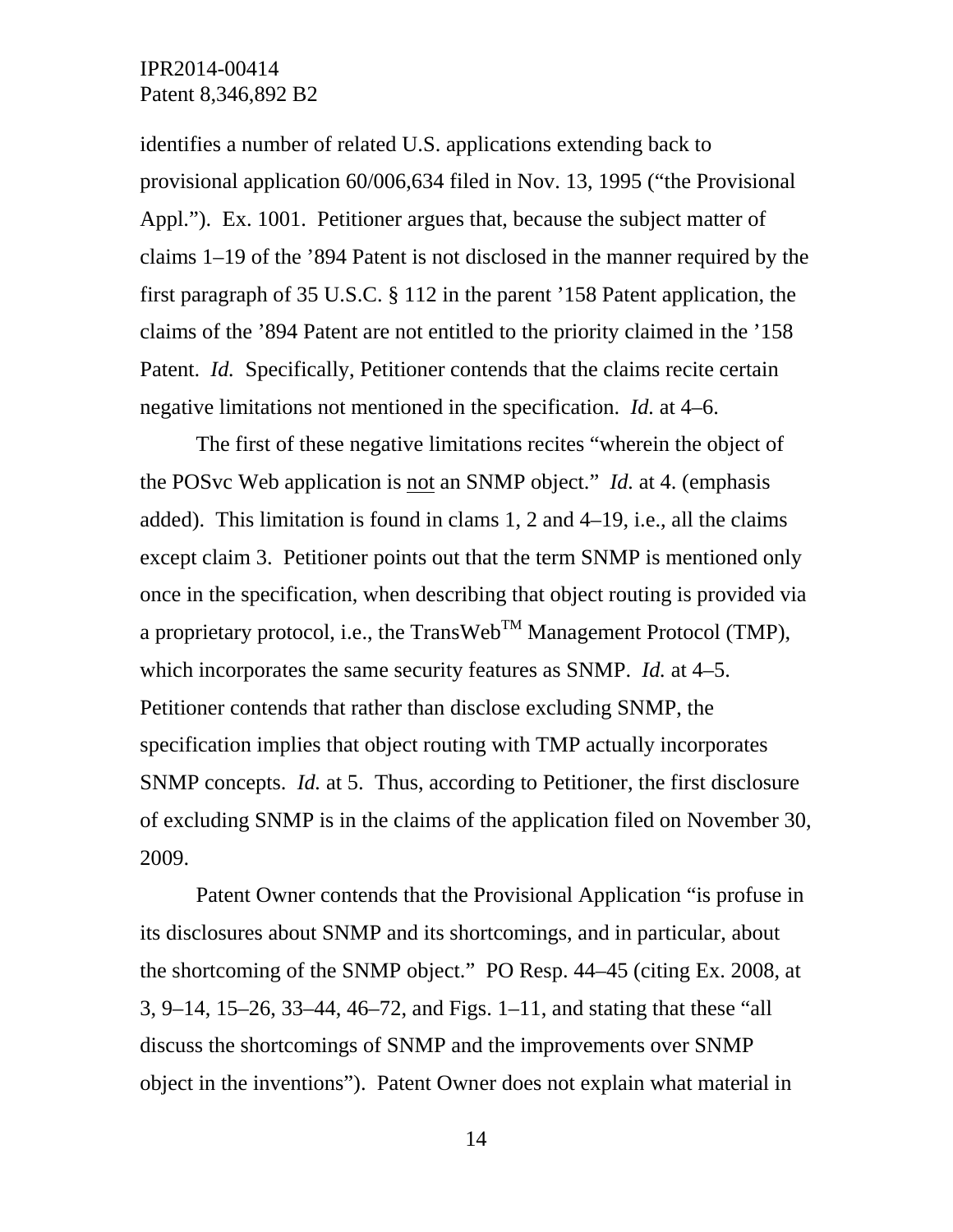any of these 53 pages and 11 Figures actually supports her contentions concerning the disclosure of SNMP's shortcomings. Patent Owner also states that the '178 specification discloses SNMP, that this was well known in the art in 1995, and that the "citations are too numerous to recite in this paper, but the PTAB is pointed to this entire document and see for themselves that the issues raised by Petitioner over this SNMP and the priority date is totally frivolous." *Id.* at 45. The Board gives consideration to the arguments, and the evidence cited in support of those arguments, that the parties make. The Board will not scour the record in search of evidence relevant to a particular issue, nor will it attempt to fit evidence together into a coherent explanation that supports an argument. *Corning Inc. v. DSM IP Assets B.V*., Case IPR2013-00049, slip op. at 14 (PTAB May 9, 2014) (Final Written Decision).

Patent Owner also quotes from a passage at page 3 of Exhibit 2007, which appears to be from the Cyberman Business Plan, submitted as part of the Provisional Application. *Id.* Although this passage makes no mention of SNMP, it states that Cyberman extends the same paradigms as are traditionally used to manage routers and network devices, to interactively reach and manage information. *Id.* Contrary to Patent Owner's arguments, when taken in the context of Patent Owner's argument that SNMP was well known in 1995, without any further explanation this passage tends to support the proposition that the Priority Application did not disclose the newly claimed feature "wherein the object of the POSvc Web application is not an SNMP object."

Petitioner raises a similar issue concerning the limitation "utilizing an object in the Web application . . . to connect in real time to the value added-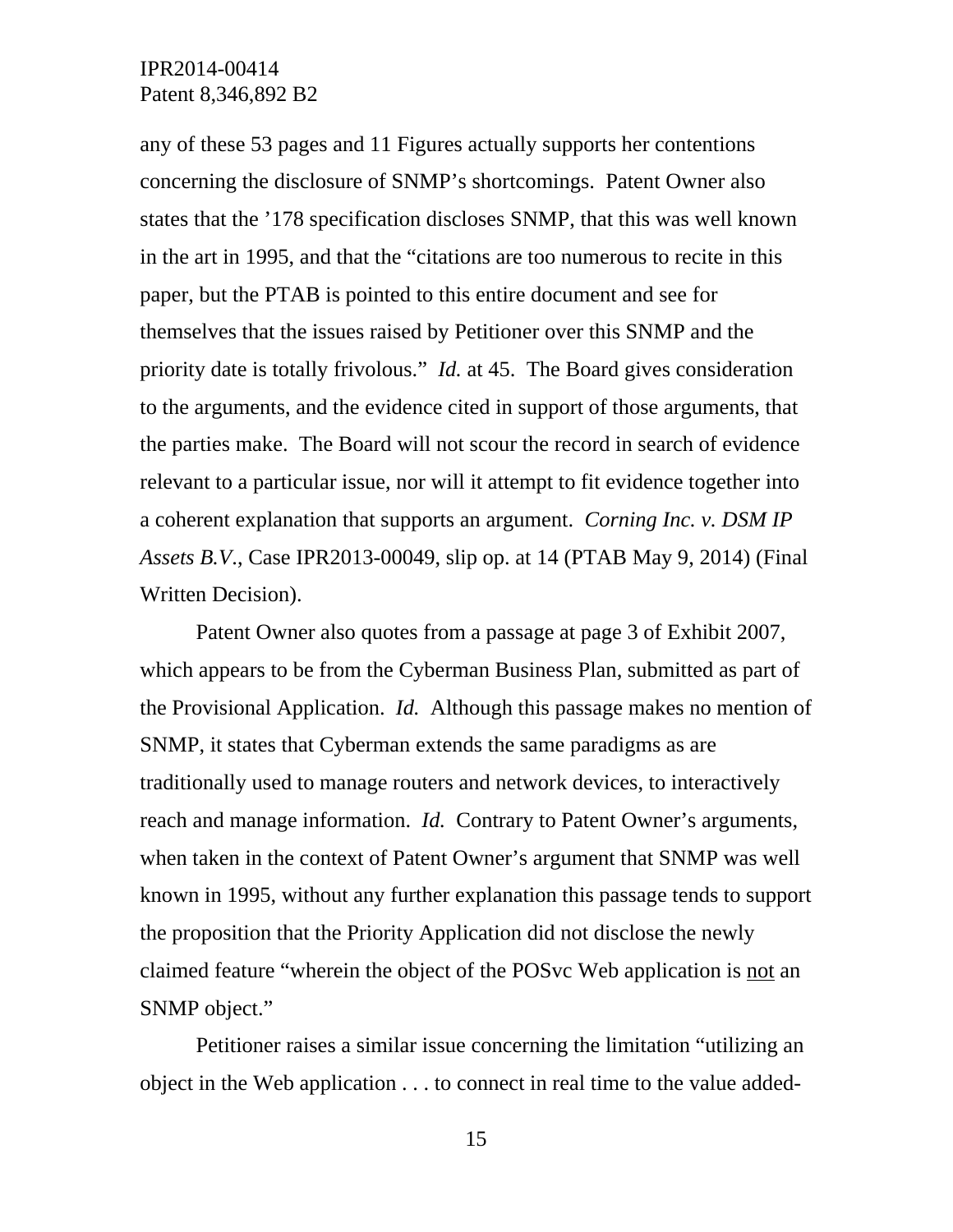-

network service off the Web merchant without executing Common Gateway Interface (CGI) scripts." Pet. 5 (emphasis omitted). This limitation is found in all the claims of the '849 Patent. Petitioner acknowledges that the specification implies reasons to exclude the use of CGI scripts for processing transactions for each service, but argues that in such cases CGI scripts are executed after the connection to the Web server is established. *Id.* at 6. Citing the disclosure of activating a Bank POSvc application to connect to bank services and utilize the application to perform banking transactions, Petitioner argues that the disclosure does not describe any reason why a CGI script would be excluded from the process of setting up a connection. *Id.* at 5–6. Petitioner notes that the written description provides no examples of how such a connection actually is achieved. *Id.* 

Patent Owner refers us to CR2 (a reference to another portion of the Patent Owner Response at pages 19–21) and Exhibits  $2007^8$  and  $2008^9$  for a detailed analysis on CGI and the Davison paper that is included in Exhibit 2009. PO Resp. 47. Once again, Patent Owner does not identify any specific material supporting her contention that the negative limitation "without executing Common Gateway Interface (CGI) scripts" is disclosed in the cited material and we will not scour the record for it. *Id.* at 5. CR2 is a discussion incorporated into Patent Owner's arguments concerning the construction of POSvc Web application. PO Resp. 15–24. Here Patent Owner cites to the discussion of object identities as different from an HTML page with URL links, noting that an object is different from an HTML page

<sup>&</sup>lt;sup>8</sup> The Patent Owner Response identifies Ex. 2007 as "Provisional" Application with S/N 60,006,634 dated November 13, 1995." PO Resp. iv. <sup>9</sup> The Patent Owner Response identifies Ex. 2008 as "Complete Prosecution" History of priority U.S. Patent No. 5,778,178." PO Resp. iv.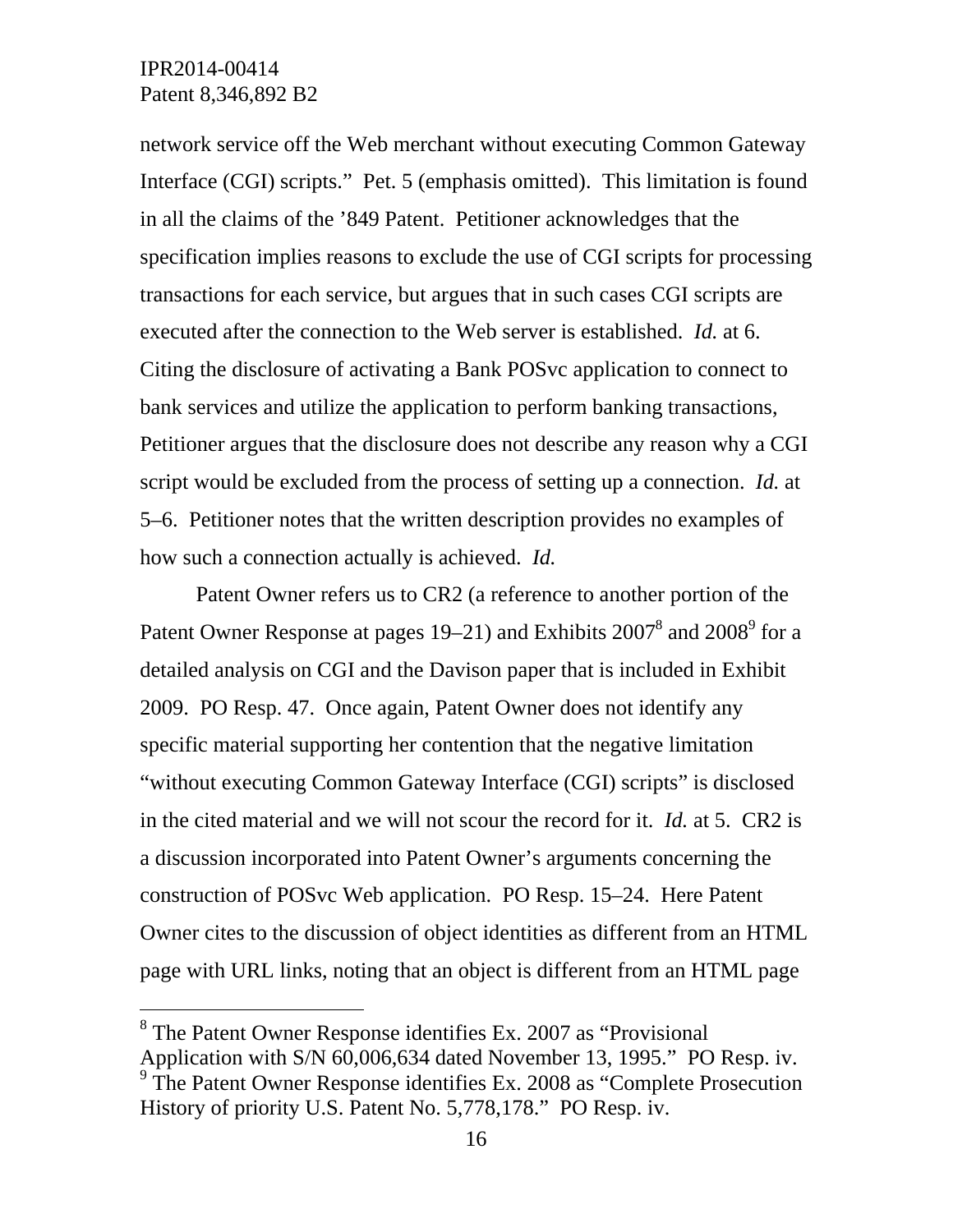that is accessed via a URL and that the Davison reference describes only how to create a standard HTML form, without routing capability. *Id.* at 19– 20. CR2 also cites the '894 Patent at column 5, ll. 42–56, which states that "CGI scripts provide only limited two way capabilities, as described above." *Id.* at 20–21.

The text cited by Patent Owner acknowledges that CGIs provide twoway capabilities, albeit limited. CGIs are also discussed in the specification of the '894 Patent at column 2, lines 1–26. According to the '894 Patent, each CGI application is limited because it is customized for a particular type of application or service, requiring the service provider, e.g., a bank, to create individual scripts to offer users access to each of its services, e.g. checking and lending. Ex. 1001, col. 2, l. 1–26. In a three way transaction, for example, a car purchase, the specification states that, as a result of limited two-way interaction with the car dealer and the lack of interaction with a bank, a user cannot purchase a car and arrange financing via a CGI application. *Id.* at col. 2, ll. 27–48.

Petitioner's declarant, Dr. Sirbu disputes much of the disclosure concerning the deficiencies of CGI. For example, Dr. Sirbu notes that a checking application is different from a loan application and would require different software to perform the necessary processing, regardless of the use of CGI. Ex. 1002 ¶ 39. The specification also discloses an Exchange comprising a Web page displaying POSvc applications the user can select for different Web merchants accessible via the Exchange, e.g., a Bank application, a Car Dealer application, or a Pizzeria application. Ex. 1001, col. 6, ll. 21–64. These services would require entirely different software.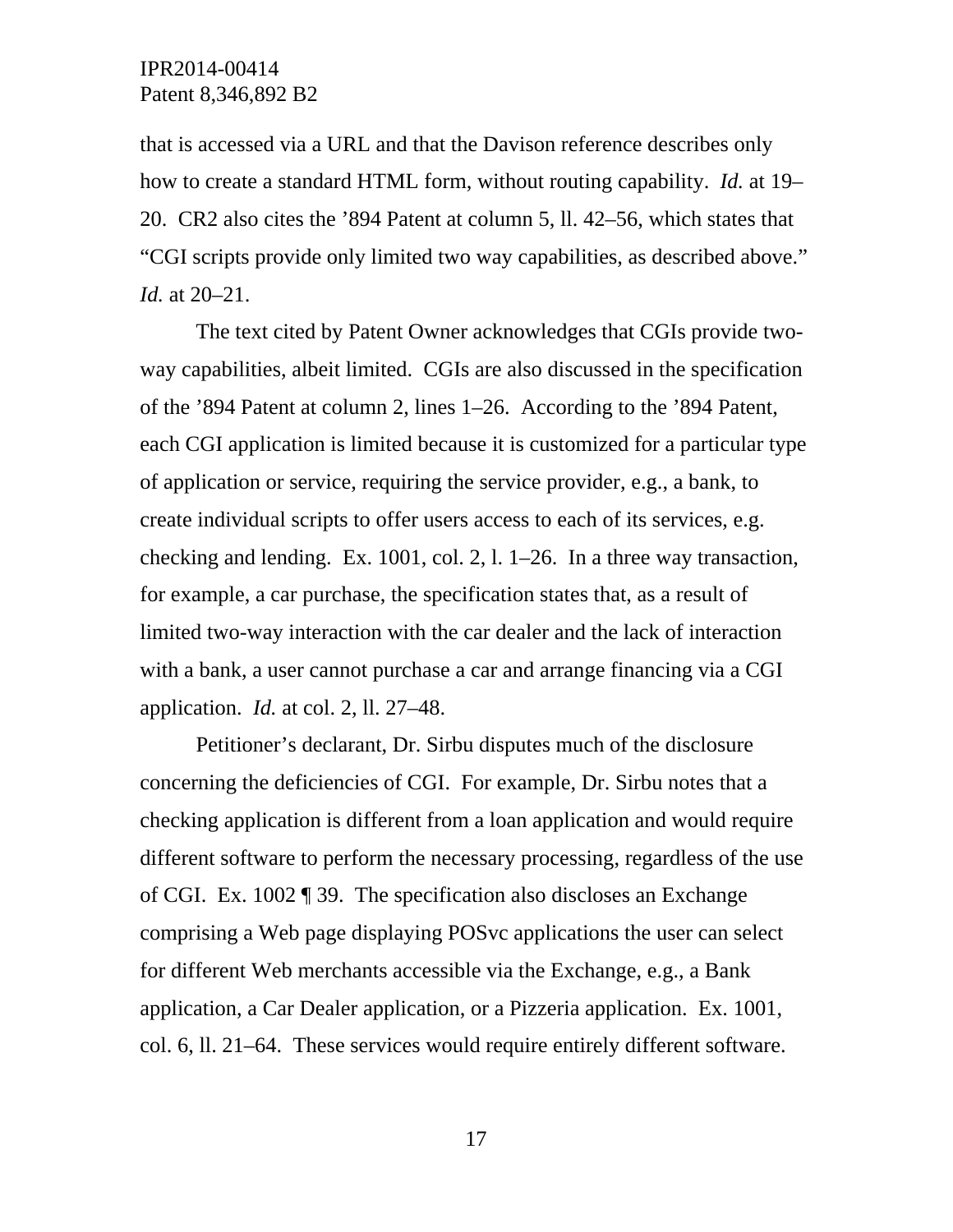The '894 Patent states that CGI is a standard interface for running external programs on a Web server and that when the server receives a request for a document, the server dynamically executes the CGI script and transmits the output of the execution back to the Web browser. Ex. 1001, col. 2, ll. 3–10. Petitioner concedes that the parent '158 Patent implies reasons to exclude the use of CGI scripts for processing transactions for a service, although Petitioner contends these reasons are not valid. Pet. 6. The claim limitation explicitly recites "to connect in real time to the valueadded network service of the Web merchant without executing Common Gateway Interface (CGI) scripts." Thus, the issue is whether there is a written description that supports connecting to the Web merchant's services in real time without the use of CGI scripts.

Petitioner emphasizes that the purportedly disadvantageous CGI scripts are executed after the connection to the Web server has been established, and that there is no explicit statement in the '894 Patent (or correspondingly, the '158 Patent) that CGI scripts cannot be used to set up the connection to the Web server or provide any reason why a CGI script would be excluded from the process of setting up a connection. Pet. 6. In addition, the declaration of Dr. Sirbu ("Sirbu Decl.") states that, when a user desires to make a purchase, e.g., of an automobile, the purchase signal can cause a dealer's server, via CGI, to launch an external program that can communicate with a bank's computer in many ways, such as by using HTTP or CORBA. Ex. 1002 ¶ 40. Dr. Sirbu further notes that "nothing prevents the external application from communicating with multiple servers before it completes the transactions. When the transaction is complete, a result is returned to the user from the external application via the CGI interface, to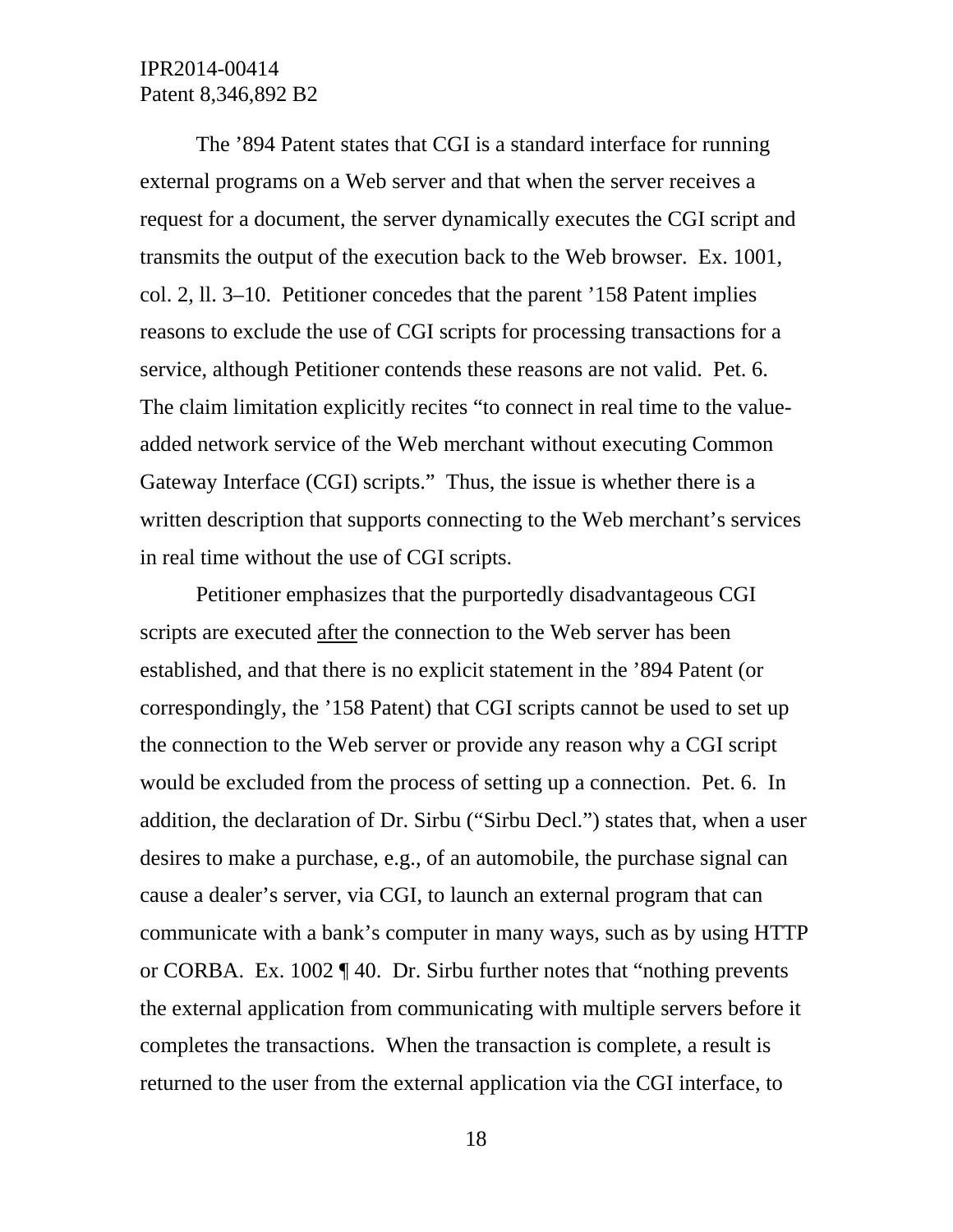$\overline{a}$ 

the http server software and then to the user. *Id.* The fact that the car dealer's application was launched via CGI is irrelevant to how the car dealer application will communicate with the bank." *Id.*

Petitioner's position is consistent with the material Patent Owner cites from the prosecution of the '178 patent, which states "if a Web merchant decides to offer a POSvc application that allows access to checking and savings accounts, the object identities according of the claimed invention refer to the individual checking and savings accounts, not to the POSvc application Web page." PO Resp.  $20-21$  (citing Ex. 2004).<sup>10</sup> Petitioner points to the disclosure in the specification that the connection between a user and bank services is managed by the Exchange. Pet. 5 (citing col 6, ll. 55–66 of the '158 Patent). Dr. Sirbu notes that, although the specification suggests that the Exchange software runs on a Web server, the specification does not disclose how the http server software, which must be present to receive requests from browsers, relates to the Exchange software or what software on the Web server receives the request. Ex. 1001 ¶ 42. Dr. Sirbu notes, however, CGI software is a standardized method for an http server software program to communicate with an external program running on the same machine. *Id.* 

To provide support for a negative claim limitation, the written description must describe, at a minimum, a reason to exclude the relevant limitation. *Santarus, Inc. v. Par Pharm., Inc.*, 694 F.3d 1344, 1351 (Fed. Cir. 2012). As discussed above, Petitioner has demonstrated that the specification essentially is silent on excluding CGI to connect to the value

 $10$  Patent Owner does not cite a specific page, but appears to be referring to page 6 of Ex. 2004).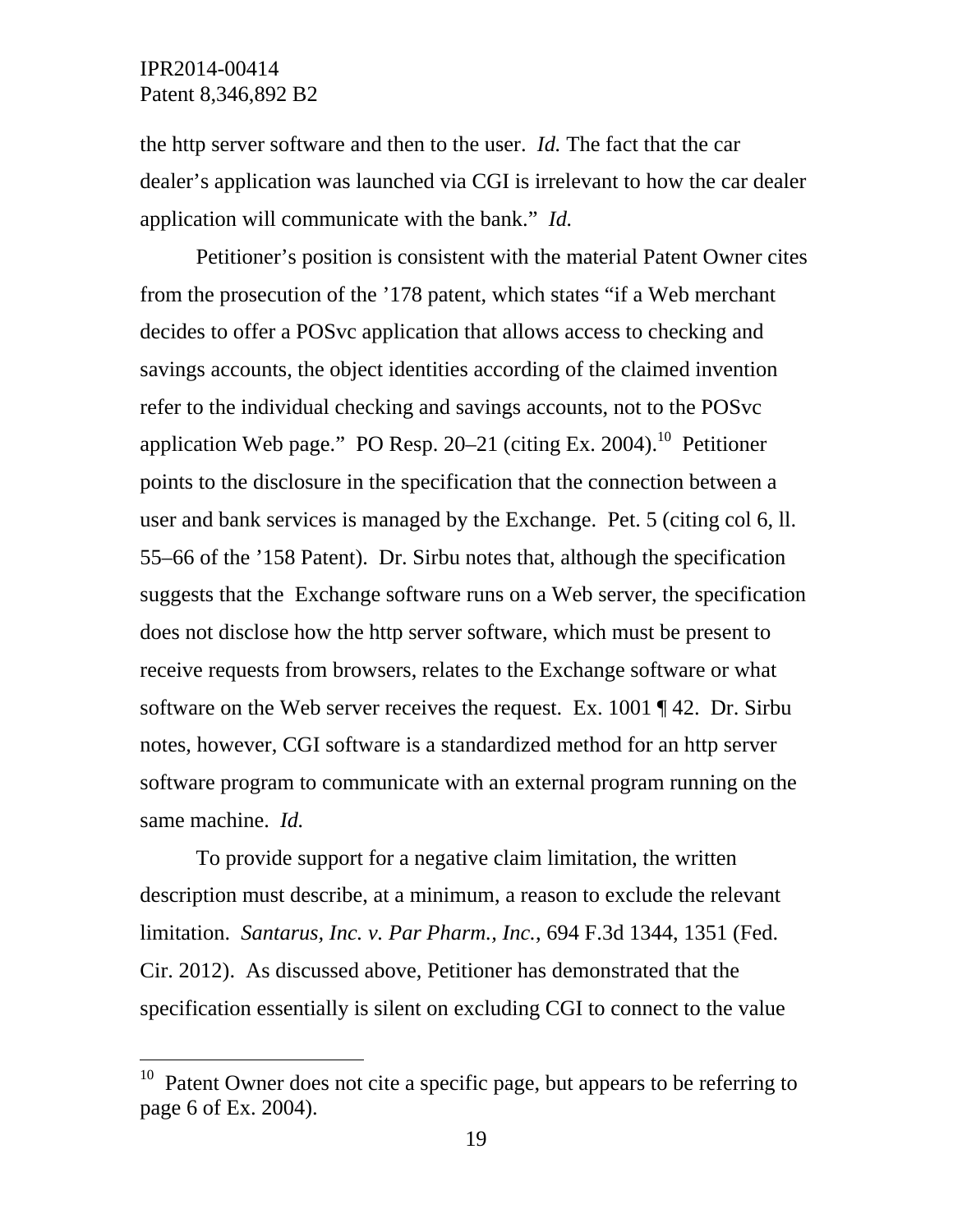added service provided by the Web merchant. Patent Owner has not rebutted Petitioner's contentions. Thus, the earliest written description of the limitation "to connect in real time to the value-added network service of the Web merchant without executing Common Gateway Interface (CGI) scripts" is in the claims of the application for the '894 Patent.

For the reasons discussed above, the claimed subject matter in the '894 Patent is entitled to a priority date of Nov. 30, 2009. *See X2Y Attenuators, LLC v. Int'l Trade Comm'n*, 757 F.3d 1358, 1366 (Fed. Cir. 2014) ("[E]ntitlement to priority is decided on a claim-by-claim basis, and various claims may be entitled to different priority dates.").

#### SCOPE OF THE PETITION

Patent Owner argues that the Petition improperly exceeds the scope of *inter partes* review under 35 U.S.C. § 102 and § 103 by incorporating an improper analysis of compliance with written description requirements under 35 U.S.C. § 112. PO Resp. 42–43.

We note the difference between compliance with the requirements of 35 U.S. C. § 112 and assessing the earliest priority date for a claim. Petitioner does not argue that the claims of the '894 Patent are unpatentable for failure to comply with the written description requirement of 35 U.S.C. § 112, nor do we reach that issue. Petitioner argues only that, because certain features appear for the first time in the application filed on November 30, 2009, the claims, which may constitute their own disclosure, are entitled to November 30, 2009, as their earliest priority date. November 30, 2009 is actual filing date of the application that led to issuance of the '894 Patent. In order to rely on an earlier filing date, the subject matter for which the earlier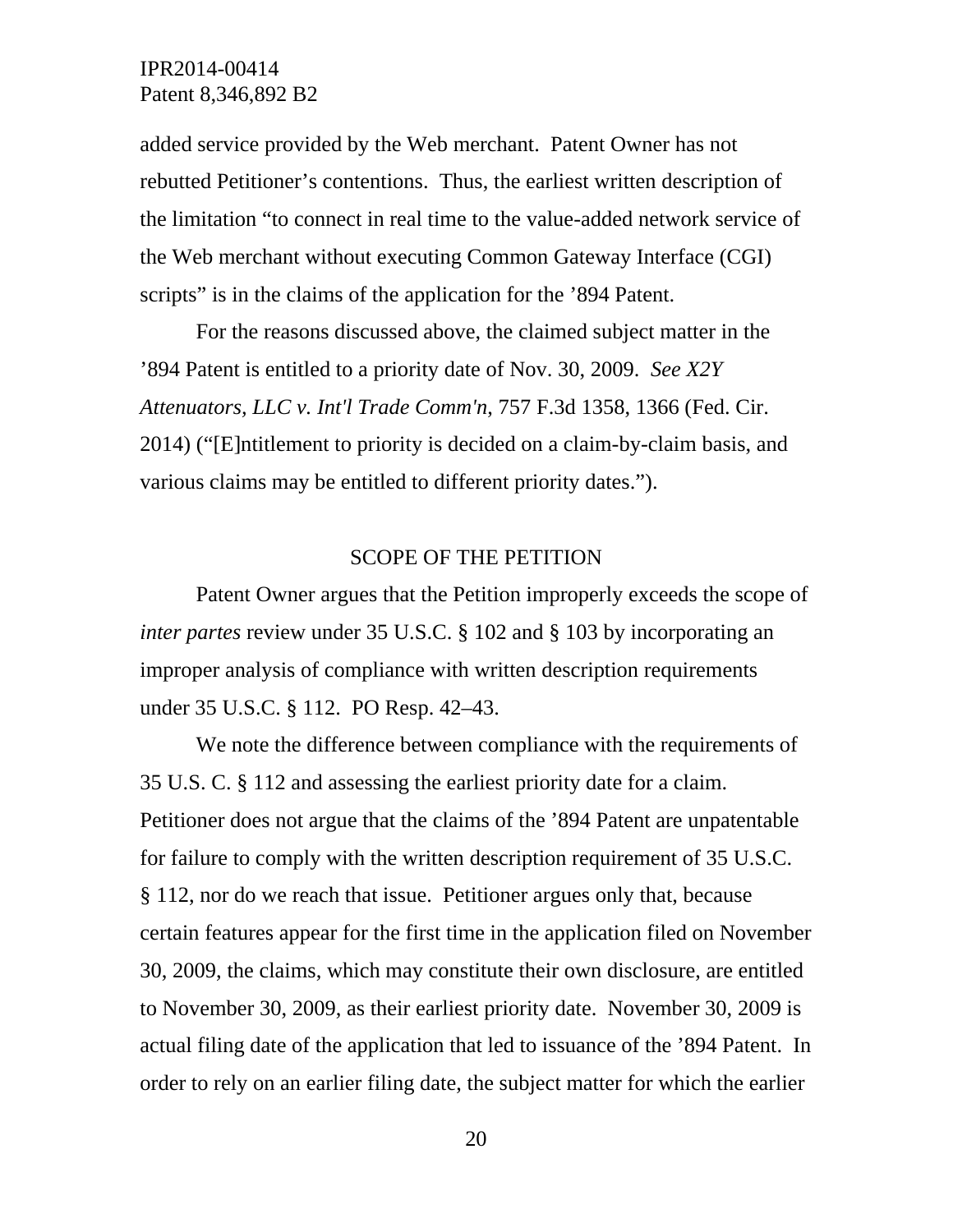filing date is relied upon must be shown to be in the earlier disclosure. Thus, the issue is not whether there is a sufficient written description in the '894 Patent, but whether the written description in the earlier applications supports Patent Owner's claim to priority.

Patent Owner cites Petitioner's references to *LizardTech, Inc. v. Earth Res. Mapping, Inc*., 424 F.3d 1336 (Fed. Cir. 2005), and *Santarus, Inc. v. Par Pharm., Inc*., 694 F.3d 1344 (Fed. Cir. 2012) as evidence of an analysis under 35 U.S.C. § 112 that is improper in an *inter partes* review. Prelim. Resp. 3. Petitioner cites *LizardTech* for the proposition that the specification must convey to one of ordinary skill in that art that the patentee had possession of the claimed invention at the time of the application. Pet. 4–5. Petitioner does not assert that Patent Owner never had possession of the claimed features. Petitioner argues only that there is no description of these features until the application filed on November 30, 2009. *Id*. A review of the disclosure for purposes of identifying the priority date for the claimed subject matter is appropriate and within the scope of *inter partes* review. *Nissan N. Am., Inc. v. Bd. of Regents, Univ. of Tex. Sys.*, IPR2012-00037, slip op. at 14–16 (PTAB March 19, 2013) (Paper 24).

Petitioner cites *Santarus* for the proposition that support for a negative limitation, such as the one precluding SNMP, requires at least a description of a reason to exclude the relevant limitation. *Id*. at 4. Petitioner argues that the specification discloses the desirability of including the SNMP security features in the proprietary TransWeb<sup>TM</sup> protocol. *Id.* at  $4-5$ . As discussed above, Patent Owner has identified no disclosure in the specification of a reason for excluding the relevant limitation. We conclude that that the limitation precluding SNMP first appeared in the application that Patent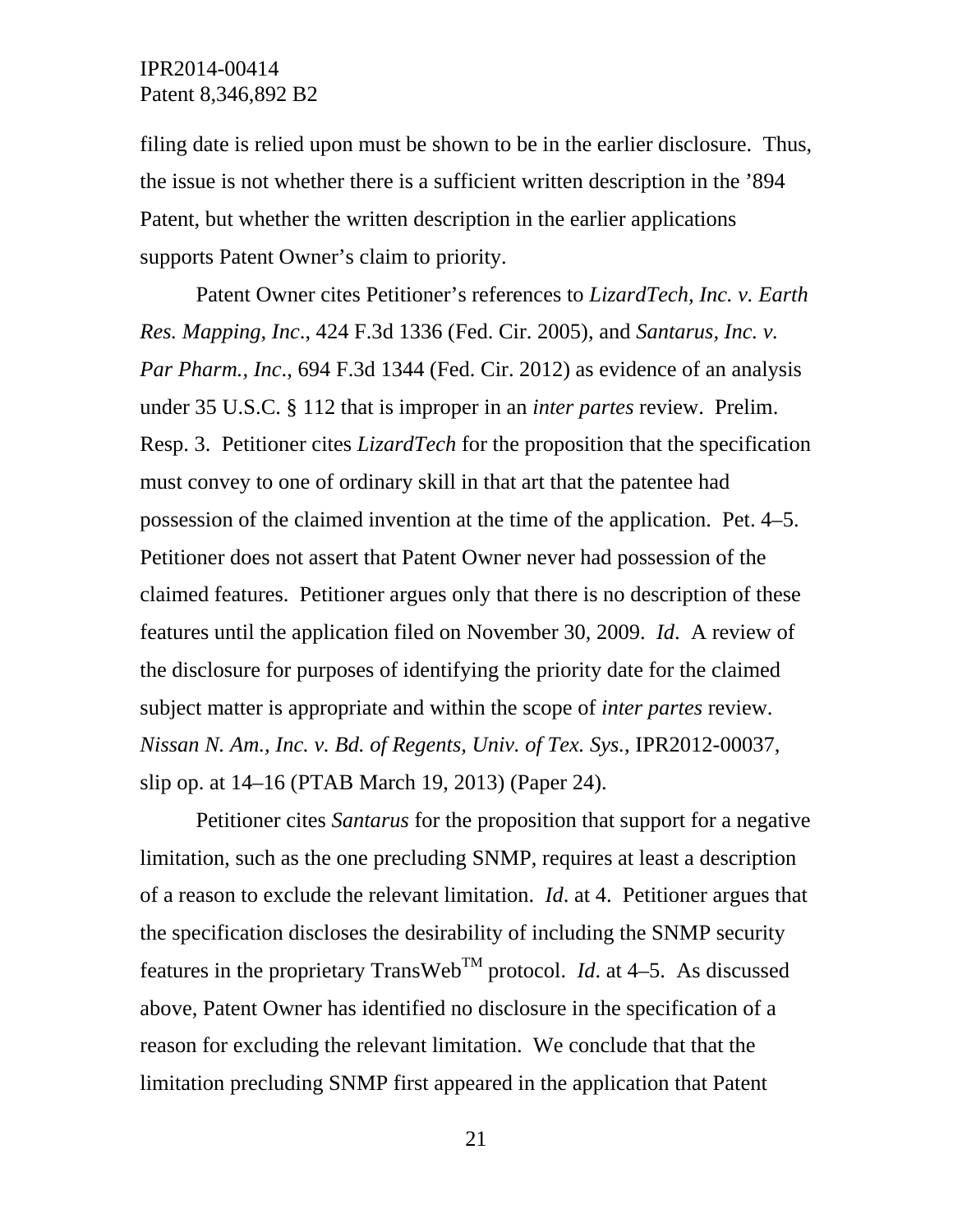$\overline{a}$ 

Owner filed on November 30, 2009. The limitation precluding SNMP objects is found in claims 1 and 2 of the '894 Patent, but is not in claim 3. All other claims in the '894 Patent depend from claims 1 and 2. On this basis, Petitioner has shown that claims 1, 2, and 4–19 of the '894 Patent, are entitled to the November 30, 2009 priority date. *See X2Y Attenuators, LLC,*  757 F.3d at 1366. ("[E]ntitlement to priority is decided on a claim-by-claim basis, and various claims may be entitled to different priority dates.").

All of the claims in the '894 Patent recite a limitation that requires connecting in real-time to the value-added network service of the Web merchant using objects, without executing CGI scripts. Claim 1 recites "utilizing objects . . . to connect in real-tine to the value-added network service" and that objects are one or more individual data structures specific to the POSvc Web application. Claim 1 also recites that the individual data structure in the POSvc Web application is an object identity with information entries and attributes specific to the Web transaction request. Thus, the limitation "without executing CGI scripts" in claim 1 recites that an "object" is used to connect in real-time to the Web merchant's value added network service without executing CGI scripts. $^{11}$  As discussed above, the specification does not address whether the objects, as further limited by the claim language describing the objects and the individual data structures, cannot use CGI scripts to connect to a Web merchant's value added network service. All the claims of the '894 Patent recite this limitation. Thus, we conclude that priority date for the subject matter of all the claims of the '894 Patent is November 30, 2009.

 $11$  Claim 1 does not specify what connects in real-time to the Web merchant's value added network service.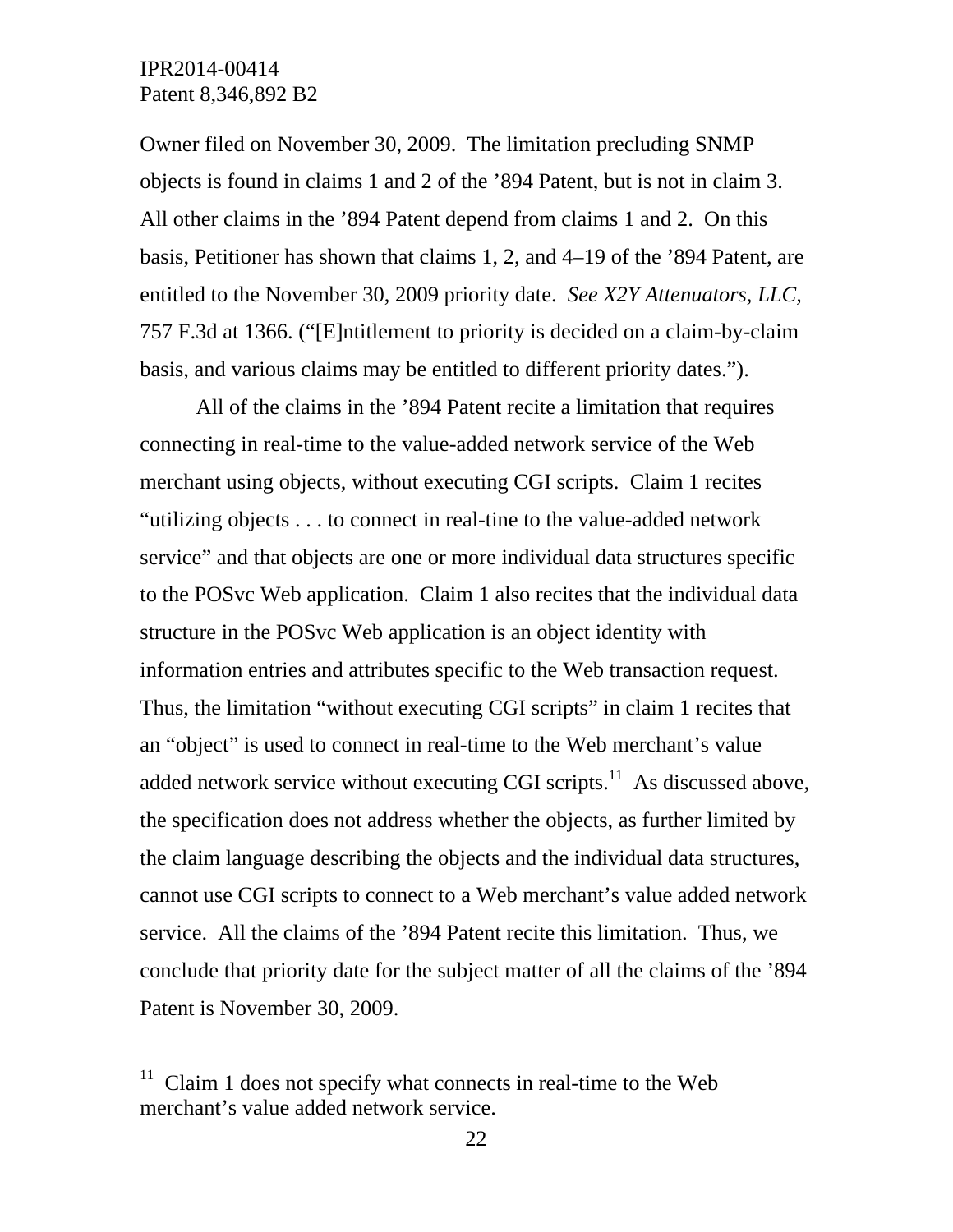#### **CONCLUSION**

Patent Owner does not respond specifically to the grounds on which we instituted this *inter partes* review. Having reviewed the Patent Owner Response and Petitioner Reply, and in consideration of the matters discussed above and in the Decision to Institute, we conclude that Petitioner has established by a preponderance of the evidence that claims 1–19 are unpatentable for the reasons stated in our Decision to Institute.

### ORDER

It is ORDERED, that claims 1–19 of the '849 Patent are unpatentable; FURTHER ORDERED that Patent Owner's Motion to Recuse remains DENIED;

FURTHER ORDERED, that because this is a final written decision, parties to the proceeding seeking judicial review of the decision must comply with the notice and service requirements of 37 C.F.R. § 90.2.